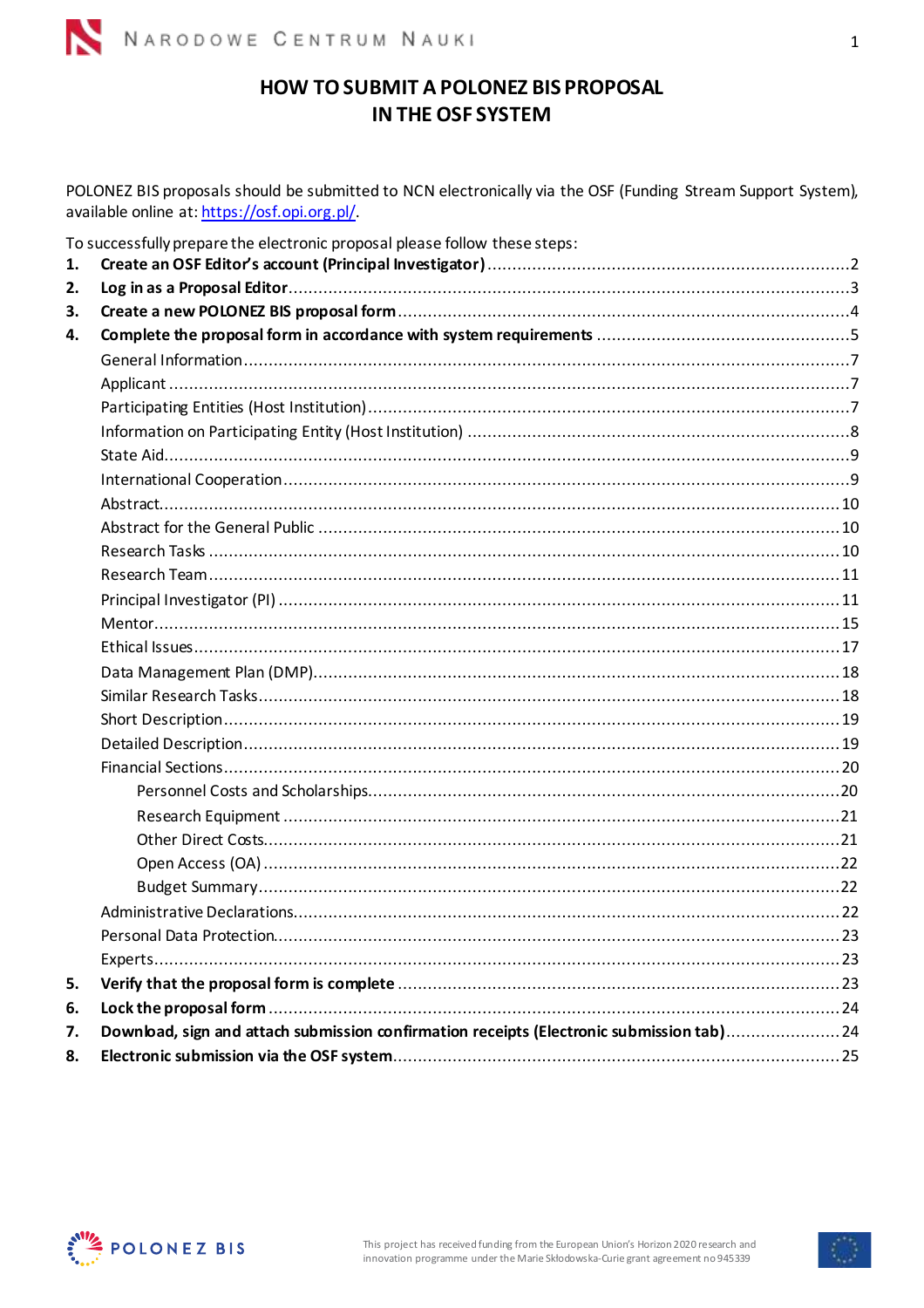## <span id="page-1-0"></span>**1. Create an OSF Editor's account (Principal Investigator)**

➢ If you do not yet have a Proposal Editor's account in the OSF system, you must first register at [https://osf.opi.org.pl/.](https://osf.opi.org.pl/) To do this, click on [*Register as an application editor*] button.

| <b>SF</b> FUNDING STREAM | Knowledge base                    | FAQ. | News | Contact | <b>@</b> Polski |
|--------------------------|-----------------------------------|------|------|---------|-----------------|
|                          | Go to system                      |      |      |         |                 |
|                          | Log in to the system              |      |      |         |                 |
|                          | DON'T HAVE AN ACCOUNT YET?        |      |      |         |                 |
|                          | Register as an application editor |      |      |         |                 |
|                          | OR                                |      |      |         |                 |
|                          | Log in without SSO                |      |      |         |                 |

- $\triangleright$  The system will then ask you to complete a form with your name and an active e-mail address and to select your Username (login) and password. The activation link will then be sent to the e-mail address you provided at registration. Please check the e-mail carefully – if you provide a non-existent or incorrect address, the system will not be able to activate your account.
- ➢ If you have a Polish Trusted Profile you may use it to register as well. This option is available only in the Polish language mode. After clicking the language button in the top right corner, click on [*Zarejestruj się przez Profil Zaufany*].

| <b>SF</b> FUNDING STREAM |                                   | Knowledge base | FAQ | News | Contact | <b>O</b> Polski |
|--------------------------|-----------------------------------|----------------|-----|------|---------|-----------------|
|                          | Go to system                      |                |     |      |         |                 |
|                          | Log in to the system              |                |     |      |         |                 |
|                          | DON'T HAVE AN ACCOUNT YET?        |                |     |      |         |                 |
|                          | Register as an application editor |                |     |      |         |                 |
|                          | OR                                |                |     |      |         |                 |
|                          | Log in without SSO                |                |     |      |         |                 |
|                          |                                   |                |     |      |         |                 |



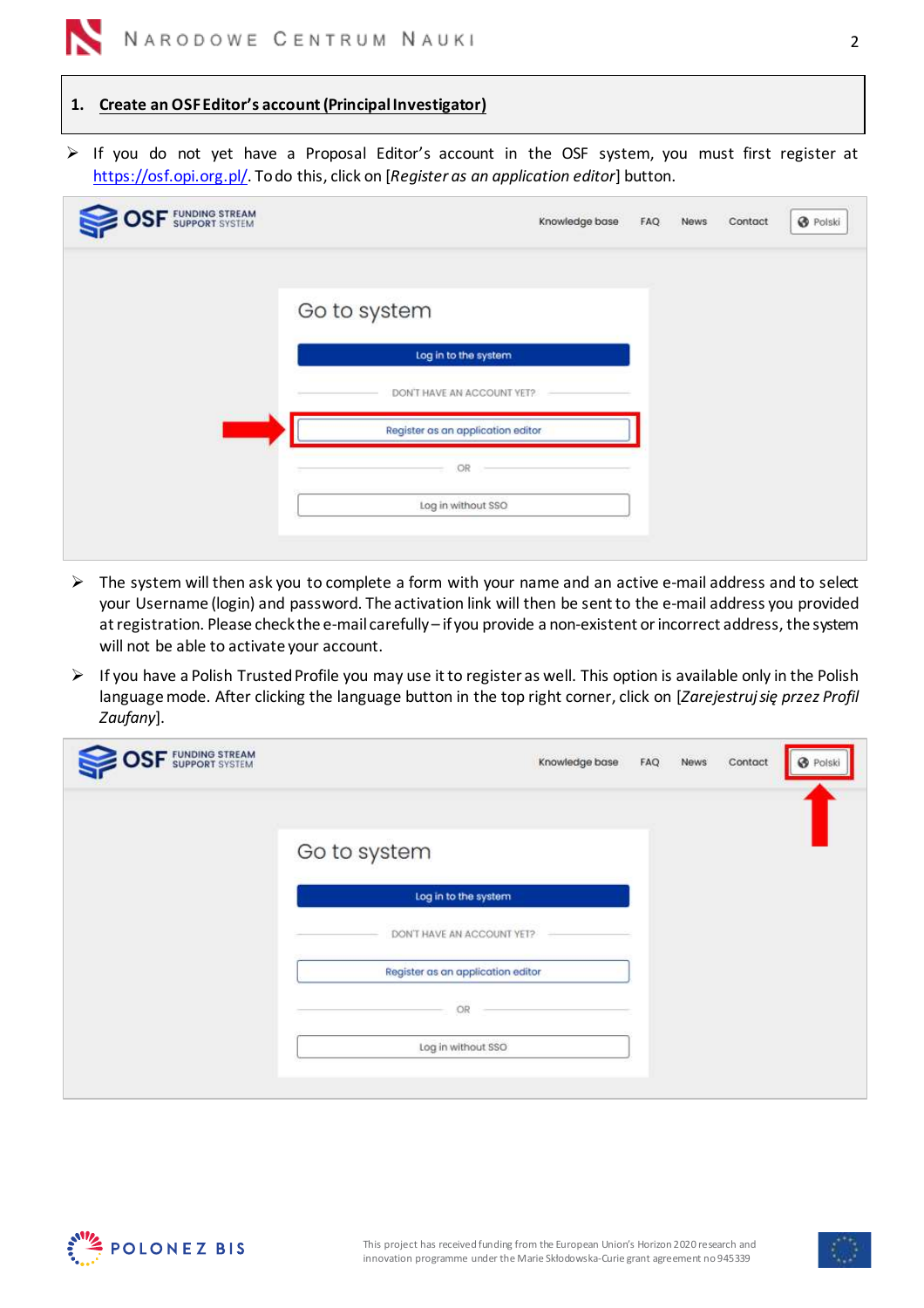| <b>SF</b> CBSLUGA STRUMIENI | <b>@</b> English<br>Baza wiedzy<br>Częste pytania<br>Kontakt<br>Aktualności |
|-----------------------------|-----------------------------------------------------------------------------|
|                             | Przejdź do systemu                                                          |
|                             | Zaloguj się do systemu                                                      |
|                             | NIE MASZ JESZCZE KONTA?                                                     |
|                             | Zarejestruj się jako Redaktor wniosku                                       |
|                             | 際<br>Zarejestruj się przez Profil Zaufany                                   |
|                             | о<br>Zarejestruj się przez MCL OPI PIB                                      |
|                             | LUB.                                                                        |
|                             | Zaloguj bez SSO                                                             |
|                             | Połącz istniejące konto OSF z kontem w MCL OPI PIB                          |
|                             |                                                                             |

## <span id="page-2-0"></span>**2. Log in as a Proposal Editor**

- ➢ To log in to the OSF system click the [*Log in to the system*] button and enter your OSF Username (login) and password.
- ➢ If you have forgotten your password, you can request a new one click on the [*Forgot your password?*] link and enter the e-mail address provided at registration. The system will send you an e-mail, asking you to confirm a new password request.
- ➢ In the Polish language mode you can also sign in via a Trusted Profile. To do so, you need to have a verified Trusted Profile account, which then needs to be associated with your account in the OSF system. Click on the [*Zaloguj sie przez Profil Zaufany*] link and follow the instructions on screen.
- $\triangleright$  After successful log in, the system main page will be displayed. Use the buttons in the top right corner to change the language and access/modify your personal profile or password.
- ➢ The system forces a password change after 30 days. If your last login was a long time ago, the system will ask you to enter your old password and then provide a new one.
- ➢ Should you experience any technical issues with your OSF account, please contact the OPI technical support team by phone (Working days: 8:15 am - 4:15 pm CET/CEST): +48 (22) 351 71 01 or vi[a Helpdesk.](https://lil-helpdesk.opi.org.pl/#/login)

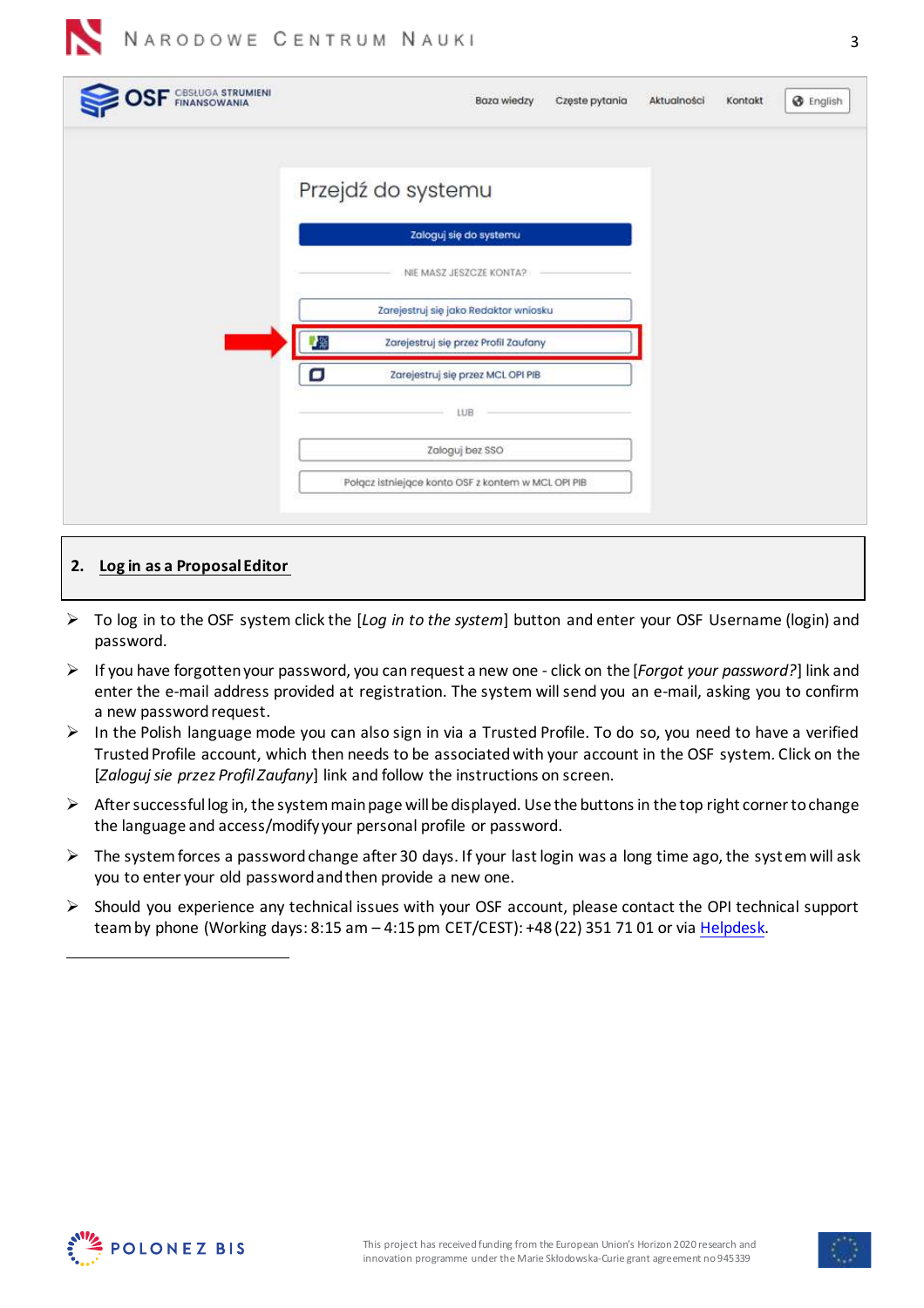

### <span id="page-3-0"></span>**3. Create a new POLONEZ BIS proposal form**

### ➢ Select [*New Proposal*] from the main menu.

| Wain page        |                     |                                                     |             |  |
|------------------|---------------------|-----------------------------------------------------|-------------|--|
| Main page        |                     |                                                     |             |  |
| 洼                | E                   | d.                                                  | $\mathbf g$ |  |
| <b>Proposals</b> | <b>New proposal</b> | <b>Ministry reports (statutory</b><br>and DUN only) | Help        |  |
|                  |                     |                                                     |             |  |
|                  |                     |                                                     |             |  |

➢ Choose the [*National Science Centre Poland*] tab to see a table with a list of all open NCN calls.

|     | <b>Submit an application to:</b>                                                                                                                                                                                                                                                                                                 |                         |                                        |
|-----|----------------------------------------------------------------------------------------------------------------------------------------------------------------------------------------------------------------------------------------------------------------------------------------------------------------------------------|-------------------------|----------------------------------------|
|     | (click the button with the name agency to display a list of open calls)                                                                                                                                                                                                                                                          |                         |                                        |
|     | Ministry<br>The National Centre<br>for Research and Development<br>of Education<br>and Science                                                                                                                                                                                                                                   | NATIONAL SCIENCE CENTRE |                                        |
| No. | Full proposal name<br>(dick the name to start generating a specific type of a proposal)                                                                                                                                                                                                                                          | Call procedure type     | Deadline                               |
|     | EN Basic research funding proposal:<br>· Proposal for funding of a research project (OPUS-23)<br>. Proposal for funding of a research project conducted by a researcher who does not hold a doctorate degree<br>(PRELUDIUM-21)<br>Proposal for funding of a research project carried out by incoming researchers (POLONEZ BIS-2) | 45th edition            | 2022-06-15<br>2022-06-15<br>2022-06-15 |
| 2.  | Proposal for funding of a research activity (MINIATURA-6)                                                                                                                                                                                                                                                                        | 6th edition             | 2022-07-31                             |

- ➢ Click on the active link to the POLONEZ BIS-2 proposal.
- ➢ The system will display an initial screen and ask you to select the starting date of your POLONEZ BIS fellowship (YYYY-MM-DD). The starting date cannot be changed after the proposal form is generated. Please also note that if the funding constitutes state aid for the Host Institution, the project cannot start in March.



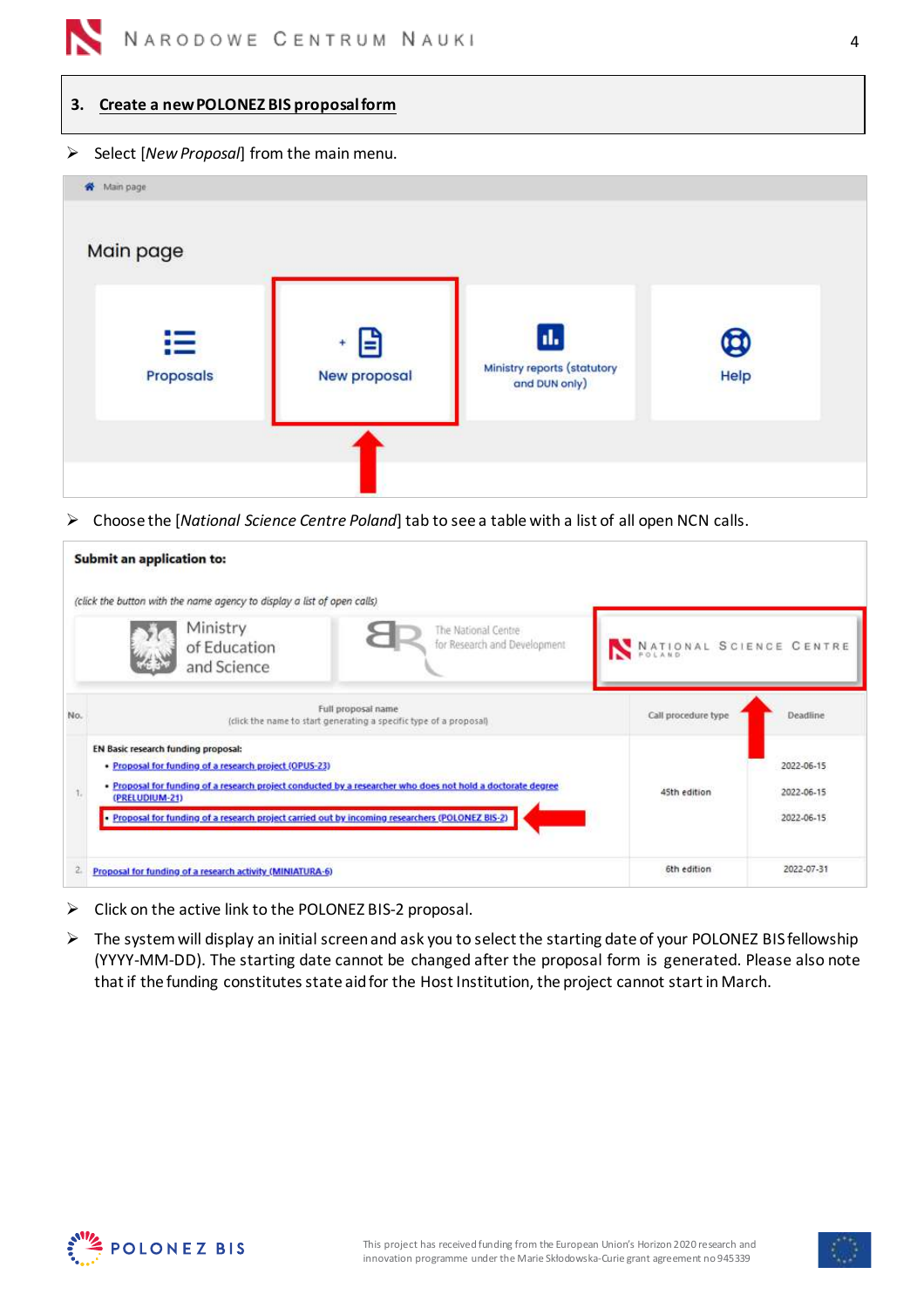Save your choice to go to the full proposal form.

| <del>■</del> Main page > New proposal                                                                                                                                     |
|---------------------------------------------------------------------------------------------------------------------------------------------------------------------------|
| New proposal                                                                                                                                                              |
| v Save X Cancel                                                                                                                                                           |
| Edition<br>45 edition                                                                                                                                                     |
| Call<br>POLONEZ BIS                                                                                                                                                       |
| Duration (in months).*<br>$Q_{24}$                                                                                                                                        |
| Start date -                                                                                                                                                              |
| Projects for which funding constitutes state aid may start on 1 April 2023. This information determines the subsequent parts of the proposal. It cannot be changed later. |
| 2023-03-01                                                                                                                                                                |
| $2023 - 04 - 01$                                                                                                                                                          |

### <span id="page-4-0"></span>**4. Complete the proposal form in accordance with system requirements**

➢ After logging in to OSF select [*Proposals*] to see a list of all the proposals you created. The NCN employees can only see the proposals which have been submitted. All proposals "in preparation" are stored in the OSF system for 12 months from the date the call closes.

| Main page      |                   |                                                                         |      |
|----------------|-------------------|-------------------------------------------------------------------------|------|
| Ε<br>Proposals | E<br>New proposal | d.<br>Ministry reports (statutory<br>and DUN only)<br>Handley & 1999.WW | Help |

- $\triangleright$  Each time you access your proposal in the system you will see a screen with the following elements:
	- **1.** The header with progress information– this shows i.a. your proposal's unique ID number, the dates it was created, last modified and submitted, and the current proposal status. This information will be automatically updated as you complete the proposal and also after submission throughout the entire project lifetime.
	- **2.** The proposal menu on the left of the screen you can switch between different sections of the proposal by clicking on corresponding menu tabs.
	- **3.** Checklist specific to each section of the proposal to remind you what must be done or corrected before the proposal can be validated and submitted. The checklist will gradually disappear as you complete each section.
	- **4.** The body of the section where you edit the information manually by clicking the [*EDIT*] button or upload PDF files by clicking [*ADD*].

Click  $\odot$  to display additional help about some items. Click [*SAVE*] to confirm entries and exit the fields you edit (the Enter button will not do the job).



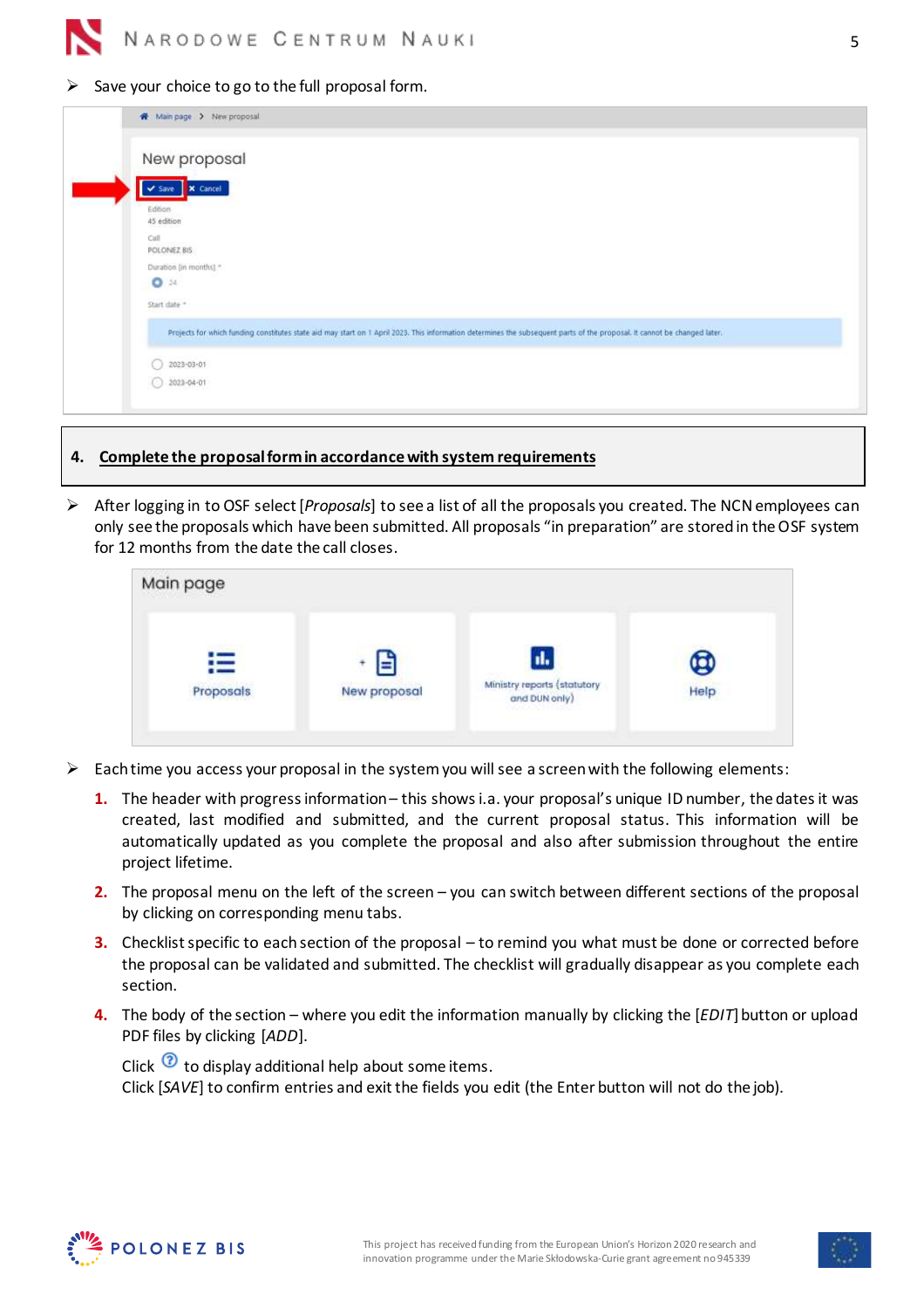| E Back to list                                                                                                                  |                                                                                                     |                                                                                                                                                                                                                                                                                                                    |                                                                                                                                          | <b>Block to NCN</b><br>Delete proposal<br>Print (PDF) |
|---------------------------------------------------------------------------------------------------------------------------------|-----------------------------------------------------------------------------------------------------|--------------------------------------------------------------------------------------------------------------------------------------------------------------------------------------------------------------------------------------------------------------------------------------------------------------------|------------------------------------------------------------------------------------------------------------------------------------------|-------------------------------------------------------|
| ID:<br>551936<br>551936<br>Reg. No:<br>Received on:<br>No data<br>Registered on:<br>2022-03-28 18:50:08<br>@ Check completeness | Edition: 45<br><b>NCN Review</b><br>Panel:<br><b>Call:</b><br>Status:<br>NCN<br>Program<br>Officer: | No data<br>POLONEZ BIS (deadline:<br>2022-06-15 16:00:00)<br>under preparation<br>No data                                                                                                                                                                                                                          | Proposal Title: No Data<br>Principal Investigator:<br>Entity:<br>Last modified by the No data<br>proposer on:<br>(?) Dates and deadlines | No data<br>No data<br>Thew to submit the proposal?    |
| Proposal<br>New proposal/Proposal<br>resubmitted                                                                                | General information                                                                                 |                                                                                                                                                                                                                                                                                                                    |                                                                                                                                          |                                                       |
| General information<br>Applicant<br>Participating entities<br>State aid                                                         | Primary NCN Review Panel:<br>Auxiliary NCN Review Panels:                                           | Proposal title in Polish:<br>Field can not be empty<br>Proposal title in English:<br>Field can not be empty<br>Keywords in Polish:<br>Field can not be empty<br>Field can not be empty<br>Keywords in English:<br>Field can not be empty.<br>Research field:<br>Field can not be empty.<br>Field can not be empty. |                                                                                                                                          |                                                       |
| International cooperation<br><b>Abstract</b><br>Abstract for the general public                                                 | Title and keywords                                                                                  | Field can not be empty<br>Acronym                                                                                                                                                                                                                                                                                  |                                                                                                                                          |                                                       |
| Research tasks<br>Research team<br><b>Ethical issues</b><br>Data Management Plan                                                | $E$ dit<br>Proposal title in Polish @<br>No data<br>Proposal title in English (2)<br>No data        |                                                                                                                                                                                                                                                                                                                    |                                                                                                                                          |                                                       |

- $\triangleright$  First complete the sections "New proposal/Proposal resubmitted", "General information", "Applicant" and "Participating entities" as other sections depend on information you enter there.
- ➢ You may complete the proposal on your own or invite others to help you with some sections. In this document, sections of the proposal which require assistance from the project support office at your Host Institution are marked with this icon:

Sections recommended for completion along with the PI's Mentor are marked with this icon:  $\sqrt[2\omega]{\mathbb{S}}$ 

- ➢ You may ask the Mentor or Host Institution administration to give you the necessary information outside of the system or you may assign them the role of **Auxiliary editors**in OSF system so they can access and edit parts of your proposal on their own. When the proposal is funded, auxiliary editors will be able to preview and edit the funding agreement and the reports.
- ➢ To appoint an auxiliary editor scroll the page to the bottom left corner of the screen and click on the [*Auxiliary editors*] button.

| Application editor |  |
|--------------------|--|
| Auxiliary editors  |  |
| Readers            |  |
| <br>Main page      |  |
| Knowledge base     |  |
| <b>D</b> Helpdesk  |  |

➢ Note: if the auxiliary editor is a registered OSF user (e.g. the mentor) – ask for their OSF login (username). If you want to add a new person who has never worked in the system before, you will have to create their login (username) and password and e-mail them to the new auxiliary editor. You can revoke the roles of auxiliary editor at any time.

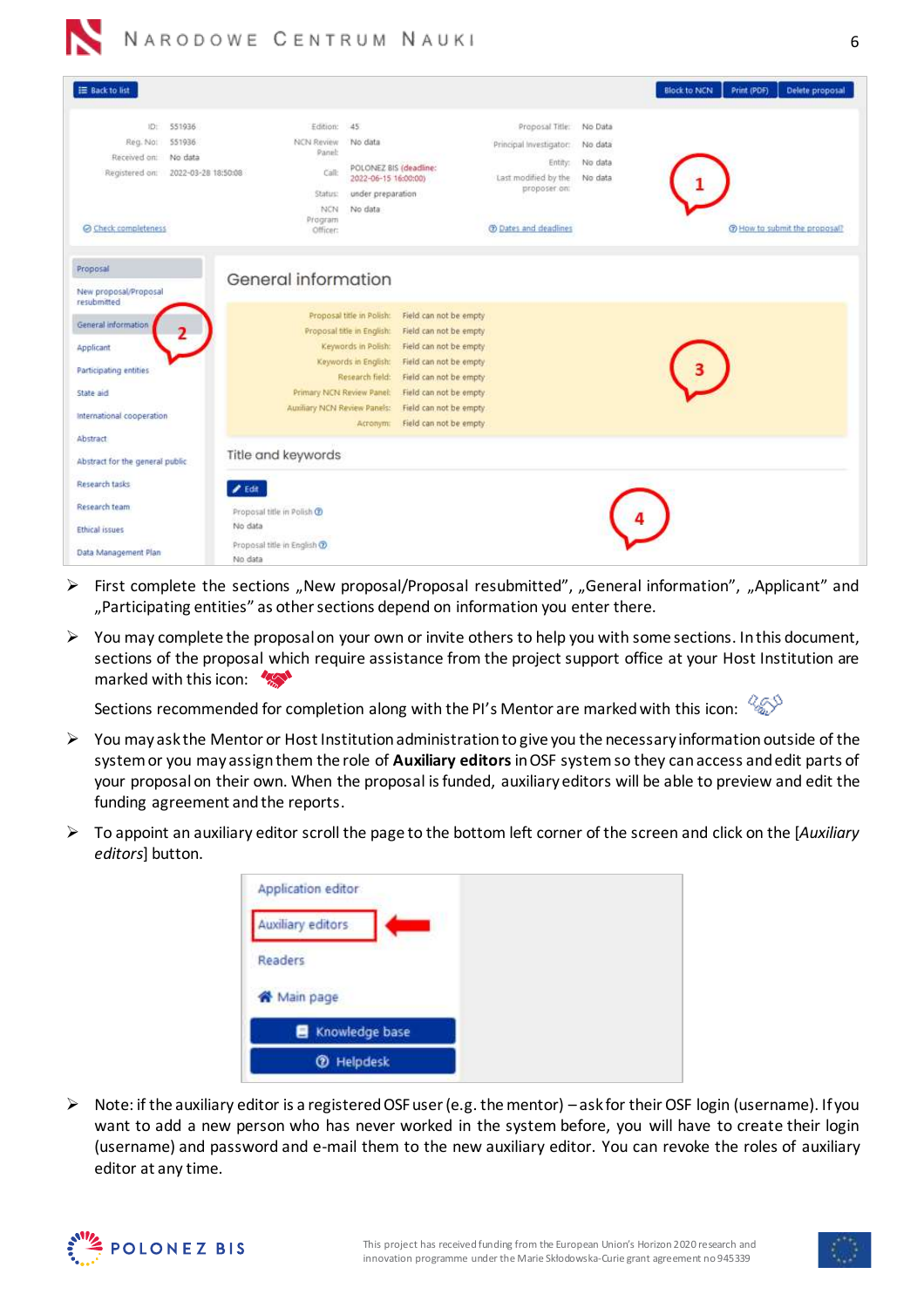

<span id="page-6-0"></span>

| <b>General Information</b>                       |                                                                                                                                                                                                                                                                                                                                      |  |  |  |
|--------------------------------------------------|--------------------------------------------------------------------------------------------------------------------------------------------------------------------------------------------------------------------------------------------------------------------------------------------------------------------------------------|--|--|--|
| Title and<br>keywords                            | Click [EDIT] to enter the proposal title and keywords in English and Polish.<br>The English and Polish versions should be consistent. It is fine to use online translators, but if<br>you have any translation problems, you can repeat the English title and keywords in the fields<br>dedicated to the Polish language.            |  |  |  |
| <b>Primary NCN</b><br><b>Review Panel</b>        | Click [EDIT] and then select from the drop down menu the area of research in which the<br>proposal fits best. The research field will be filled automatically based on your choice of the<br>panel.                                                                                                                                  |  |  |  |
|                                                  | Your choice of the primary NCN review panel determines the research field and the list<br>in which the proposal will be ranked. More information on NCN Review Panels may be found<br>here.                                                                                                                                          |  |  |  |
| <b>Auxiliary NCN</b><br><b>Review Panels</b>     | Click [ADD] and then select from 1 to 3 auxiliary panels. If you select only one, it must be from<br>the panel you indicated as your primary review panel. For example, if your primary panel is<br>"HS2 - Culture and cultural production" you must select at least one auxiliary panels from<br>those numbered HS2_001 to HS2_015. |  |  |  |
|                                                  | Auxiliary review panels allow NCN to better select experts and external experts for merit-<br>based evaluation of proposals. Interdisciplinary proposals may be additionally evaluated by<br>an expert from another panel, if so is decided by the Chair of the expert team.                                                         |  |  |  |
| Additional<br>information -<br>Acronym           | Click [EDIT] and enter the project acronym of no more than 20 characters (use standard<br>alphabet and numbers only; do not use symbols or special characters please, except<br>underscore, space, hyphen or dot).                                                                                                                   |  |  |  |
|                                                  | If possible keep your acronym short and easy to remember as we will use it for quick reference<br>and to promote your project.                                                                                                                                                                                                       |  |  |  |
| <b>Applicant</b>                                 |                                                                                                                                                                                                                                                                                                                                      |  |  |  |
| Applicant's status                               | Click [EDIT] and check the button next to the "Natural Person".                                                                                                                                                                                                                                                                      |  |  |  |
|                                                  | In POLONEZ BIS the Applicant is always an individual Principal Investigator. That is why the<br>system will display a reminder that you can only choose one host institution (participating<br>entity) in the next section.                                                                                                          |  |  |  |
|                                                  | After you have completed the "Participating Entities" section, the name of the Host Institution<br>will also appear in the "Applicant" section.                                                                                                                                                                                      |  |  |  |
| <b>Participating Entities (Host Institution)</b> |                                                                                                                                                                                                                                                                                                                                      |  |  |  |
| Entities level 1                                 | Click on one of the [ADD] buttons to add the legal name of your Host Institution.<br>You may select the institution from the provided OPI database (recommended) or enter its<br>name manually.                                                                                                                                      |  |  |  |
|                                                  | After you have added the Host Institution the system will create a new tab with its name in<br>the proposal menu on the left. Hints how to complete this new tab follow in the next section.                                                                                                                                         |  |  |  |
|                                                  | An entity is not eligible as POLONEZ BIS Host Institution if it employed the Principal<br>Investigator (the Applicant) within three years before the proposal submission<br>deadline (June 15, 2022).                                                                                                                                |  |  |  |

<span id="page-6-2"></span><span id="page-6-1"></span>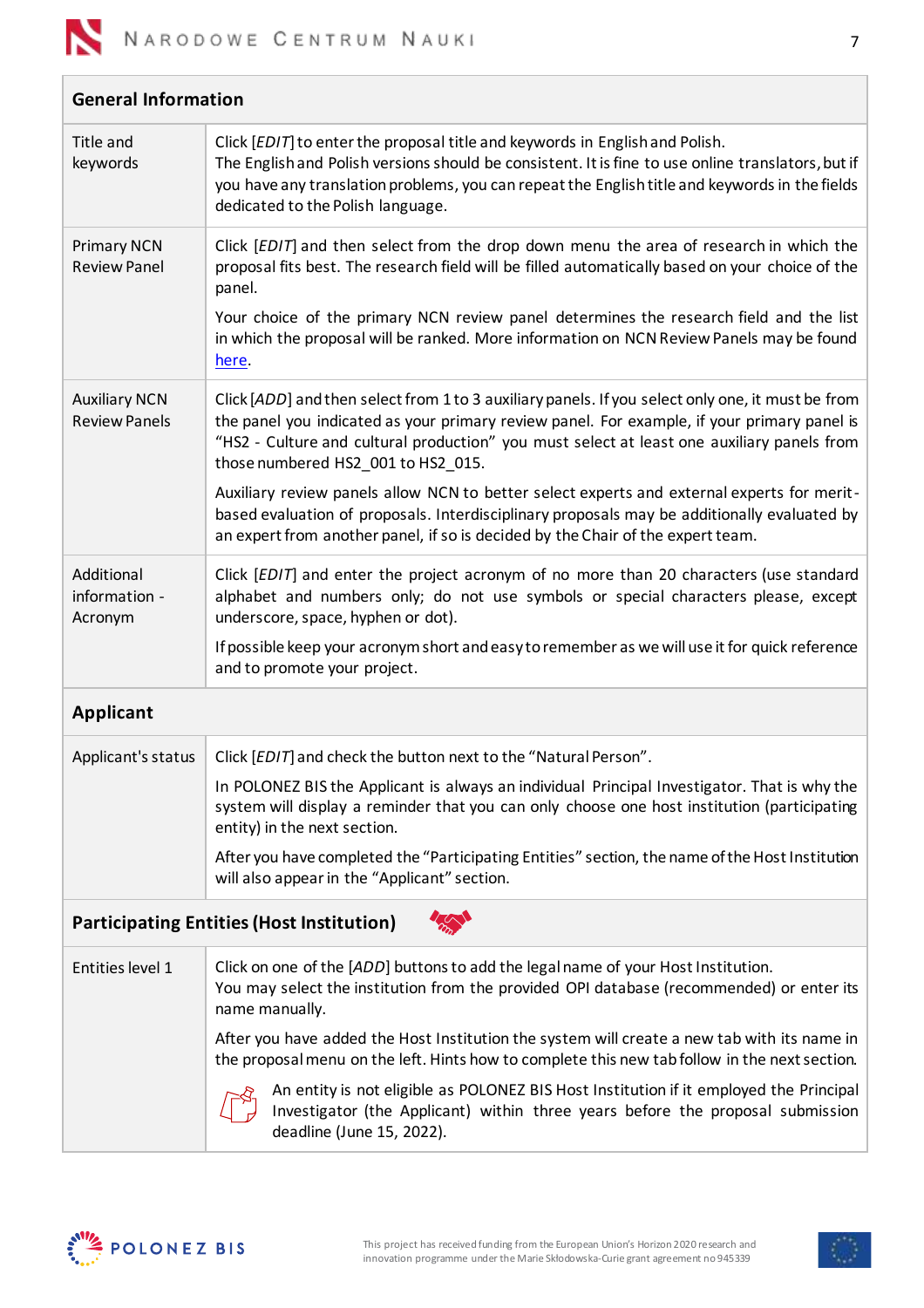<span id="page-7-0"></span>

|            |                                                        | on or after 24 February 2022 if the applicant arrived in Poland on or after 24 February<br>2022 as a result of the military aggression of Russia against Ukraine;                                                                                                                                                                                                                                                                                                                                                                                      |
|------------|--------------------------------------------------------|--------------------------------------------------------------------------------------------------------------------------------------------------------------------------------------------------------------------------------------------------------------------------------------------------------------------------------------------------------------------------------------------------------------------------------------------------------------------------------------------------------------------------------------------------------|
|            | Host Institution                                       | Click on the [Template] link to download the Host Institution Capacity Form.                                                                                                                                                                                                                                                                                                                                                                                                                                                                           |
|            | Capacity Form                                          | The form should be completed in English by the Host Institution. The completed form should<br>be saved as a PDF file (up to 10 MB) and signed by the representative of the Host Institution.                                                                                                                                                                                                                                                                                                                                                           |
|            |                                                        | If the form was signed by hand, scan it and upload to the system by clicking the [Add file]<br>button.                                                                                                                                                                                                                                                                                                                                                                                                                                                 |
|            |                                                        | If the PDF was signed with an electronic signature in the PAdES format, upload it to the system<br>by clicking the same [ADD file] button.                                                                                                                                                                                                                                                                                                                                                                                                             |
|            |                                                        | The final document must not exceed 5 pages, instructions in italics can be removed.                                                                                                                                                                                                                                                                                                                                                                                                                                                                    |
|            |                                                        | Please note that a signed Form can be uploaded to the OSF system after the proposal has<br>been locked for signatures.                                                                                                                                                                                                                                                                                                                                                                                                                                 |
|            |                                                        | The National Science Centre accepts advanced electronic signatures or qualified<br>electronic signatures compliant with the eIDAS Regulation (Regulation (EU) No<br>910/2014 of the European Parliament and of the Council of 23 July 2014 on electronic<br>identification and trust services for electronic transactions in the internal market<br>and repealing Directive 1999/93/EC). Upon NCN's request the Applicant will be<br>obliged to demonstrate that the electronic signatures used in the proposal are<br>compliant with this Regulation. |
|            |                                                        | <b>Information on Participating Entity (Host Institution)</b>                                                                                                                                                                                                                                                                                                                                                                                                                                                                                          |
|            |                                                        | If you selected the Host Institution from the OPI database, most fields will be pre-filled automatically. Ask the Host<br>Institution to make sure that the data in the system is up-to-date.                                                                                                                                                                                                                                                                                                                                                          |
|            | Head of the<br>entity/<br>Authorised<br>representative | Click on the $\bullet$ icon to complete or modify.<br>The person indicated in this section will sign the confirmation of submitting the proposal.<br>If this person is not the head of the Host Institution, they should have a power of<br>attorney/authorisation to represent the entity for the purposes of submitting the proposal<br>to NCN.<br>The authorization document should be uploaded in the Electronic submission tab.                                                                                                                   |
|            |                                                        |                                                                                                                                                                                                                                                                                                                                                                                                                                                                                                                                                        |
| <b>NIP</b> |                                                        | Click [EDIT] to complete or modify Host Institution's tax ID numbers. Enter numbers without<br>dashes or spaces.                                                                                                                                                                                                                                                                                                                                                                                                                                       |
| <b>KRS</b> | <b>REGON</b>                                           | Some Host Institutions (e.g. universities) are not required to register in the Register of<br>Companies of the National Court Register (KRS). If this is the case of your Host Institution,<br>check the box under KRS - N/A.                                                                                                                                                                                                                                                                                                                          |
|            | Contact<br>information                                 | Click [EDIT] to complete or modify the Host Institution's phone number, e-mail address,<br>Electronic Delivery Box (ePUAP) address, link to the website address.                                                                                                                                                                                                                                                                                                                                                                                       |
|            |                                                        | All fields are mandatory.                                                                                                                                                                                                                                                                                                                                                                                                                                                                                                                              |
|            |                                                        | All communications concerning the proposal, including the funding decision, will be<br>sent to the Electronic Delivery Box (ePUAP) address.                                                                                                                                                                                                                                                                                                                                                                                                            |
|            | Address of<br>registered office                        | Click [EDIT] to complete or modify the address.                                                                                                                                                                                                                                                                                                                                                                                                                                                                                                        |
|            | Contact address                                        | Click [EDIT] and check the appropriate box to indicate if the contact address is the same as<br>the address of registered office. If not, complete the required fields.                                                                                                                                                                                                                                                                                                                                                                                |
|            |                                                        |                                                                                                                                                                                                                                                                                                                                                                                                                                                                                                                                                        |

<span id="page-7-1"></span>This excludes the period of Applicant's employment in the Host Institution beginning



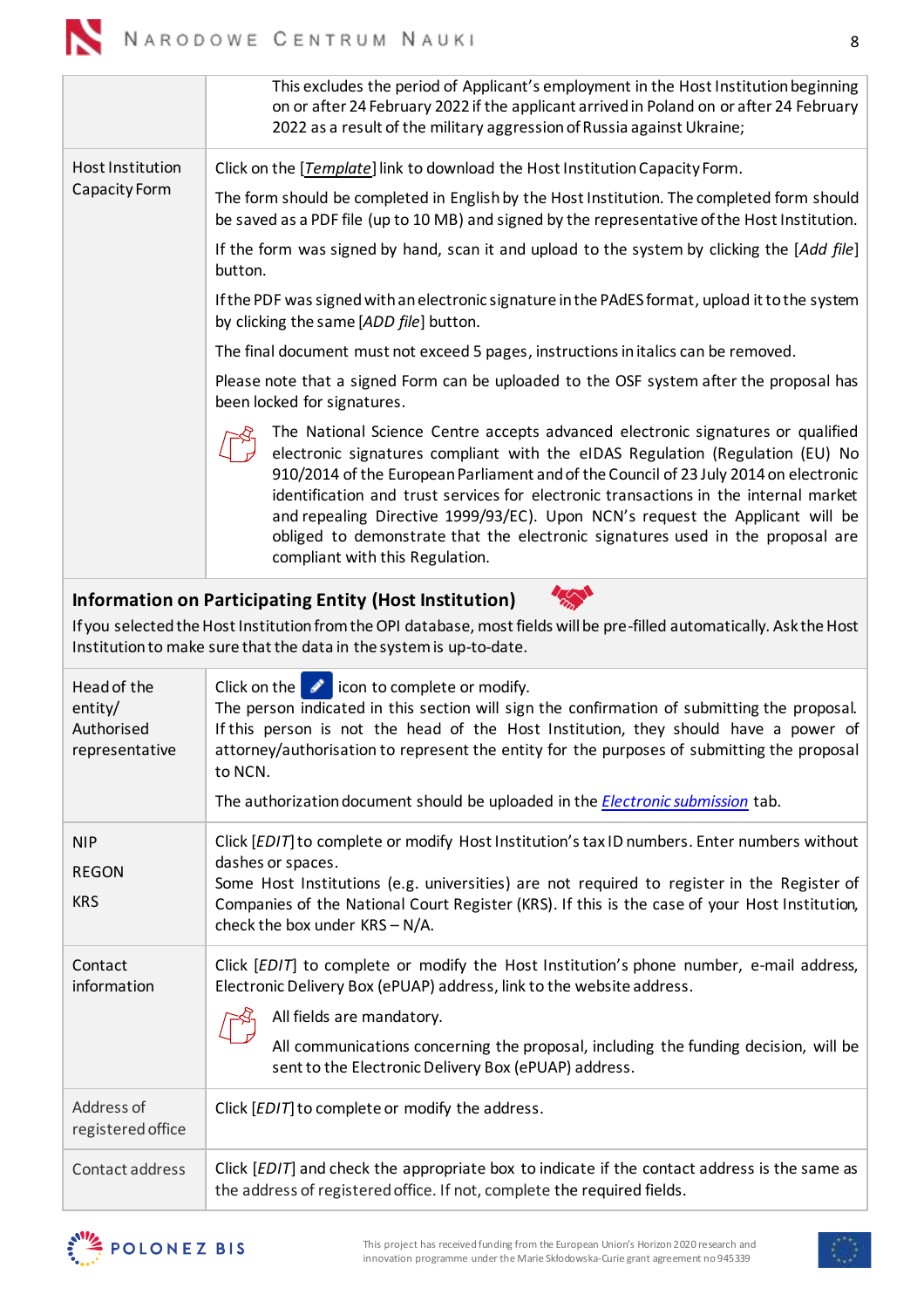| Click [EDIT] to answer Yes/No questions about the financial classification and status of the<br>Host Institution.                                                                                                                                                                                         |
|-----------------------------------------------------------------------------------------------------------------------------------------------------------------------------------------------------------------------------------------------------------------------------------------------------------|
| If the Host Institution belongs to the sector of public finances, select the appropriate status<br>from a drop-down list.                                                                                                                                                                                 |
| If the Host Institution is under receivership, in liquidation or subject to bankruptcy<br>proceedings, it is not eligible under the POLONEZ BIS call. The answer "YES" will block further<br>completion of the proposal.                                                                                  |
| If the Host Institution does not receive any operating support for research, it has to provide<br>additional information on research carried out over the last 2 years, together with a list of<br>publications and information about the research equipment necessary to conduct research<br>activities. |
| The document in English should be saved as a PDF file (up to 10 MB) and signed by the<br>representative of the Host Institution.                                                                                                                                                                          |
| If the document was signed by hand, scan it and upload to the system by clicking the [ADD<br>file] button under the heading "Scanned document".                                                                                                                                                           |
| If the PDF was signed with an electronic signature in the PAdES format, upload it to the system<br>by clicking the [ADD file] button under the heading "Electronically signed document".                                                                                                                  |
| This section gives you an option to indicate the faculty/lab/department at the Host Institution<br>where you will carry out your project. If you add more than one internal unit of the Host<br>Institution, you will be able to assign different research tasks and equipment to them.                   |
| Click on one of the [ADD] buttons to select the internal unit of the Host Institution from the<br>provided OPI database (recommended) or enter its name manually. Then click on the name<br>of the added unit to complete or modify the contact information.                                              |
|                                                                                                                                                                                                                                                                                                           |

<span id="page-8-0"></span>**State Aid**



Before completing this section the Principal Investigator (PI) and the authorised representative(s) of the Host Institution are obliged to read the [State aid rules](https://www.ncn.gov.pl/sites/default/files/pliki/regulaminy/2020_09_NCN_zasady_wystepowania_pomocy_publicznej_ang.pdf) available **in the OSF system and in the call announcement.**

| If the funding constitutes the state aid for the Host Institution, it is must complete additional<br>fields in the proposal and submit appropriate documents according to the instructions<br>available on the NCN website under the State aid section.                                                                                                                                                                                                                                                                                                                                                          |
|------------------------------------------------------------------------------------------------------------------------------------------------------------------------------------------------------------------------------------------------------------------------------------------------------------------------------------------------------------------------------------------------------------------------------------------------------------------------------------------------------------------------------------------------------------------------------------------------------------------|
| All attachments should be signed with a qualified electronic signature in the PAdES<br>format by the person(s) authorised to represent the company.                                                                                                                                                                                                                                                                                                                                                                                                                                                              |
| If a document copy is submitted (e.g. a copy of the financial statements), it must be<br>certified as a true to the original (the clause "certified as a true copy" placed on each<br>page of the document or the clause "certified as a true copy of the original from page<br>to page " placed on the first page of the document, together with a legible<br>signature of the person authorised to represent the entity). The copy certified as true<br>to the original should be scanned, signed with a qualified electronic signature in the<br>PAdES format and attached as the PDF format to the proposal. |
|                                                                                                                                                                                                                                                                                                                                                                                                                                                                                                                                                                                                                  |

## <span id="page-8-1"></span>**International Cooperation**

Is the project carried out as Click [*EDIT*] to answer the question. If you answer YES, select the countries you will cooperate with from the drop-down list.



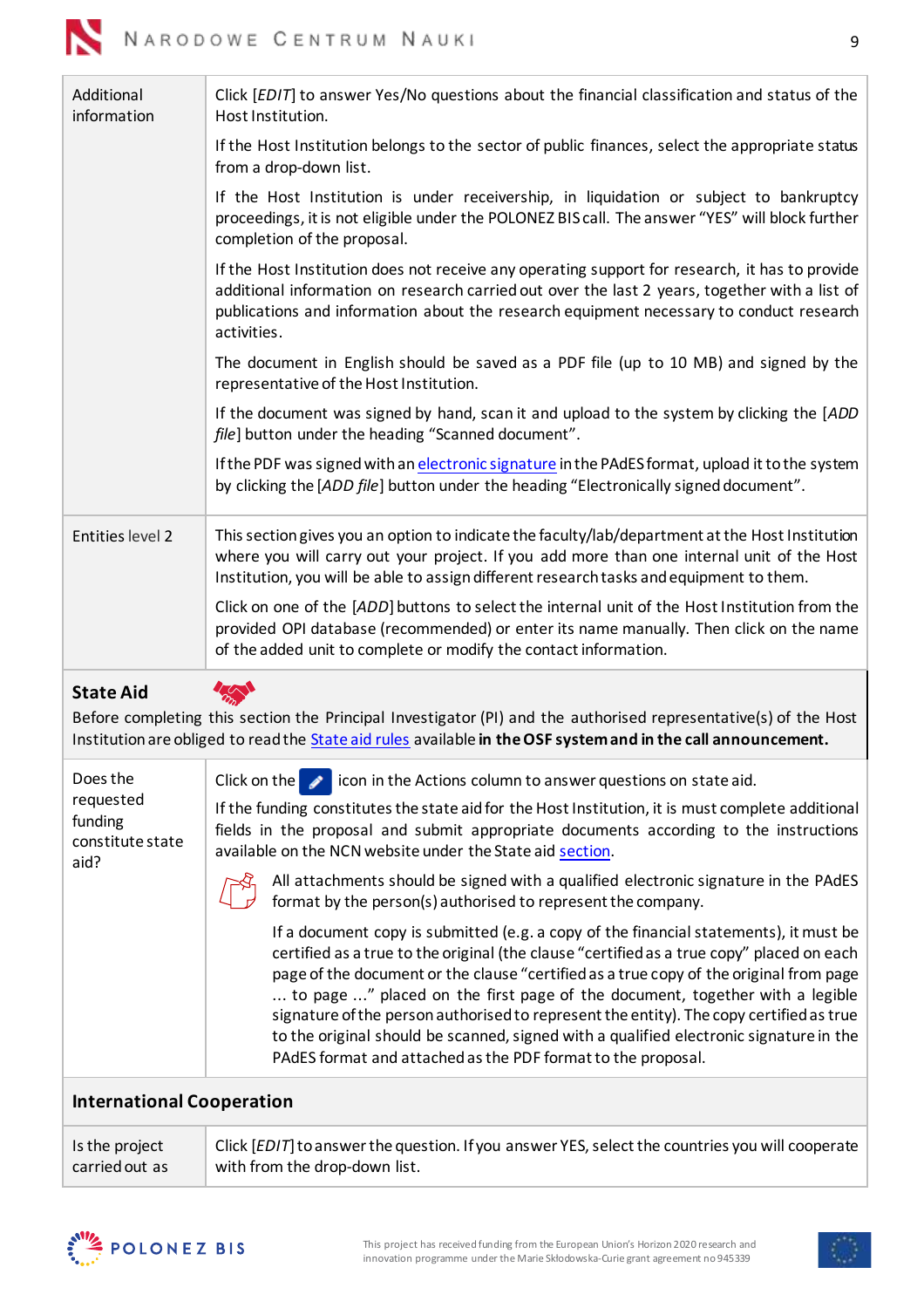| international<br>cooperation?                 | International cooperation means that research tasks are carried out together with<br>investigators from foreign entities.<br>The following are not considered international cooperation:<br>participation in international conferences;<br>a)<br>dissemination of information on the project abroad;<br>b) |
|-----------------------------------------------|------------------------------------------------------------------------------------------------------------------------------------------------------------------------------------------------------------------------------------------------------------------------------------------------------------|
|                                               | implementation of research tasks by a Polish research team abroad without the<br>C)<br>participation of investigators from foreign entities;<br>cooperation with foreign researchers employed by Polish entities.<br>d)                                                                                    |
|                                               | Please note that cooperation with Russian entities is suspended as of March 24, 2022<br>and cannot be planned in the proposal.                                                                                                                                                                             |
| Advantages of<br>international<br>cooperation | Click [EDIT] to describe the advantages of international cooperation.                                                                                                                                                                                                                                      |
| Foreign research<br>institutions              | Click [ADD] to enter the full names of all foreign organisations which will be involved in<br>performing research tasks in the project.                                                                                                                                                                    |

# <span id="page-9-0"></span>**Abstract**

Click [*EDIT*] to enter the description in English. The abstract should include the most important information on the project. Use plain text - up to 4500 characters with spaces -without formulas or graphics.

Experts requested to review the project will read the abstract to decide if they have the competencies to perform the full review.

## <span id="page-9-1"></span>**Abstract for the General Public**

Click [*ADD file*] to upload a PDF file (up to 10 MB).

The description should be written in non-technical English suitable for the general public and should include the project goal, research description, reasons for undertaking a specific research topic and the most important substantial results expected.

Maximum length: 1 page, A4

Recommended formatting:, top-bottom margins: 1.5 cm, left-right margins: 2 cm, font: Times New Roman or equivalent, font size: at least 11, line spacing: single.



If the project is funded, the abstract for the general public will be published with the call results on the websites of the National Science Centre's and National Information Processing Institute (OPI).

## <span id="page-9-2"></span>**Research Tasks**

Click [*ADD*] to enter at least one research task. For each task give a name in English and optionally also in Polish. Then check the box next to the name of the Host Institution.

If you have previously selected any internal units of the Host Institution [*Entities level 2*], you will be able to assign them to particular tasks.



The purchase of research equipment, participation in conferences, preparation of publications, etc. **are not** considered research tasks.

If the project is funded, the Research Plan will be a part of the funding agreement.



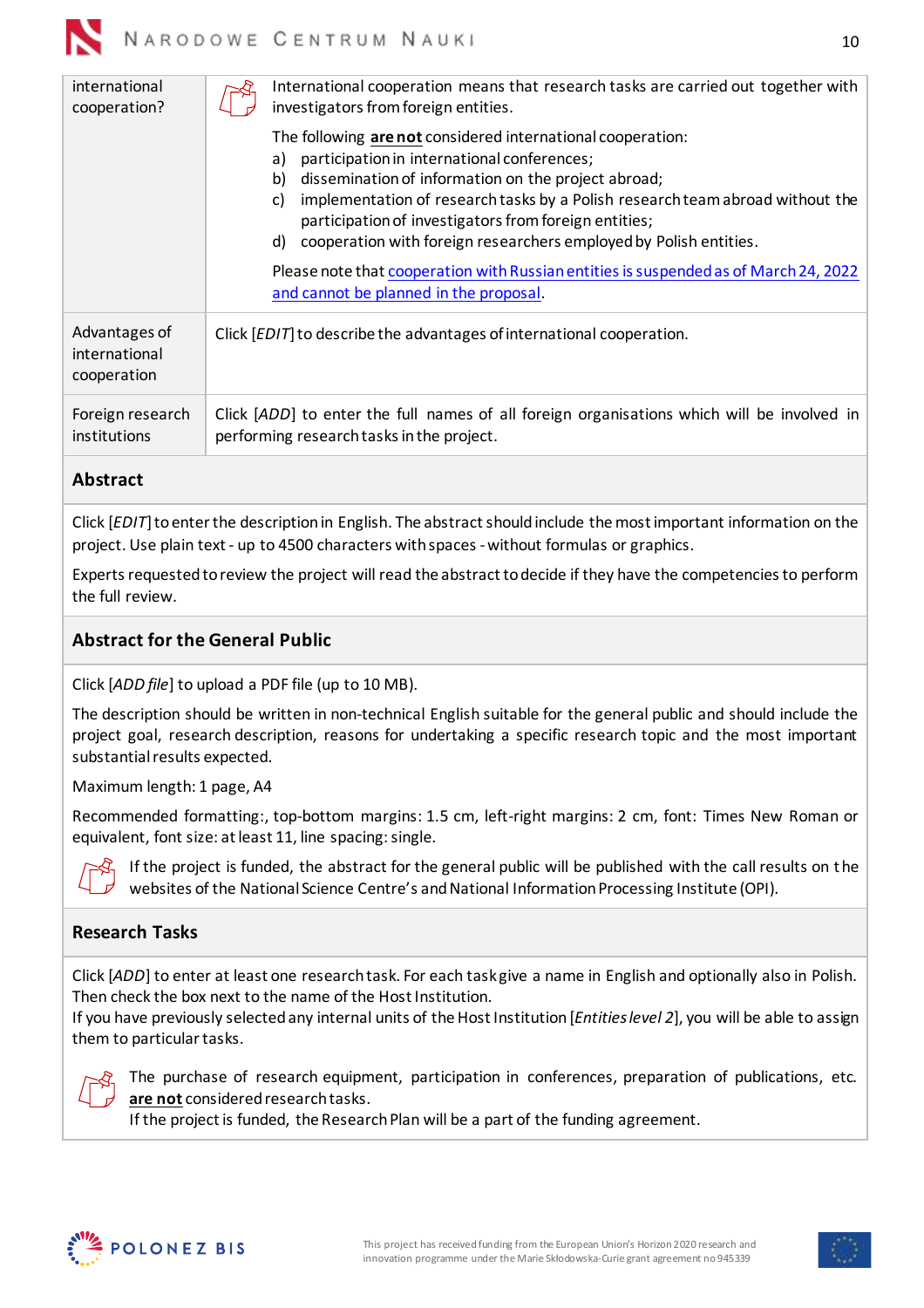

 $\sqrt[4]{50}$ 

<span id="page-10-0"></span>**Research Team**

The POLONEZ BIS project requires at least two team members: the Principal Investigator and the Mentor. The maximum number of research team members is not specified. Please note that the rationale for the involvement of individual members of the research team in the project will be evaluated by the Expert Team. That is why the Research Team section requires you to include the description of competencies and tasks to be performed by individual members of the research team.

The Principal Investigator (PI) and the Mentor are mentioned in the proposal by their names and complete Academic and Research Track Record part. Co-investigators and students remain anonymous in the proposal.



**Make sure that the text of the proposal does not mention the names of the team members who will be future recipients of NCN scientific scholarships forstudents and PhD students. They have to be selected in open calls in accordance with the** *[Regulations for awarding NCN](https://www.ncn.gov.pl/sites/default/files/pliki/uchwaly-rady/2019/uchwala25_2019-zal1_ang.pdf) scholarships for NCN-funded research [projects](https://www.ncn.gov.pl/sites/default/files/pliki/uchwaly-rady/2019/uchwala25_2019-zal1_ang.pdf)***. If candidates for NCN research scholarships are mentioned by name, the proposal may be rejected on formal grounds.**

| Number of team<br>members | Click [EDIT] to enter the number of all staff you plan to recruit or assign to the project,<br>including those who will not receive salaries.                                                                                                                                              |
|---------------------------|--------------------------------------------------------------------------------------------------------------------------------------------------------------------------------------------------------------------------------------------------------------------------------------------|
|                           | Then click on one of the buttons under the heading "Research team" to add researchers from<br>the OPI database or manually.                                                                                                                                                                |
|                           | To add the PI or the Mentor from the OPI database you need to know their PESEL number<br>(Polish national ID) and surname.                                                                                                                                                                 |
|                           | To add a team member from outside the database you need to select their role or contribution<br>to the project from the drop-down list (PI, Mentor, co-investigator, student).                                                                                                             |
|                           | The system will create a new tab in the proposal menu for each member you add<br>to the team. Click on these tabs to edit the team member details: their scope of work<br>in the project, professional qualifications required to perform the work, assignment<br>to the Host Institution. |

# <span id="page-10-1"></span>**Principal Investigator (PI)**

The name of the Principal Investigator will appear in the proposal menu on the left. If the Principal Investigator (PI) was selected from the OPI database, some of the information in this section will be automatically prefilled.

| Contribution to<br>the project | Click [EDIT] to complete the scope of work in the project and assignment to the Host<br>Institution.                                                                                                                          |
|--------------------------------|-------------------------------------------------------------------------------------------------------------------------------------------------------------------------------------------------------------------------------|
| <b>PhD</b>                     | Click [EDIT] to declare if you are a PHD holder.<br>If YES, complete the PhD related information: year of PhD award, academic field and discipline<br>(of your PhD), name of the institution which awarded the PhD to the PI. |
|                                | If you have more than one doctoral degree, enter the date when the first PhD degree was<br>awarded.                                                                                                                           |
|                                | Then click on [ADD file] to upload a copy of your PhD diploma. If the language of the original<br>is neither English nor Polish, please provide a translation of the diploma into English or Polish<br>in the same file.      |
|                                | If NO, the system will ask about your participation in a doctoral programme.                                                                                                                                                  |
|                                | Click [EDIT] to provide the requested information.                                                                                                                                                                            |



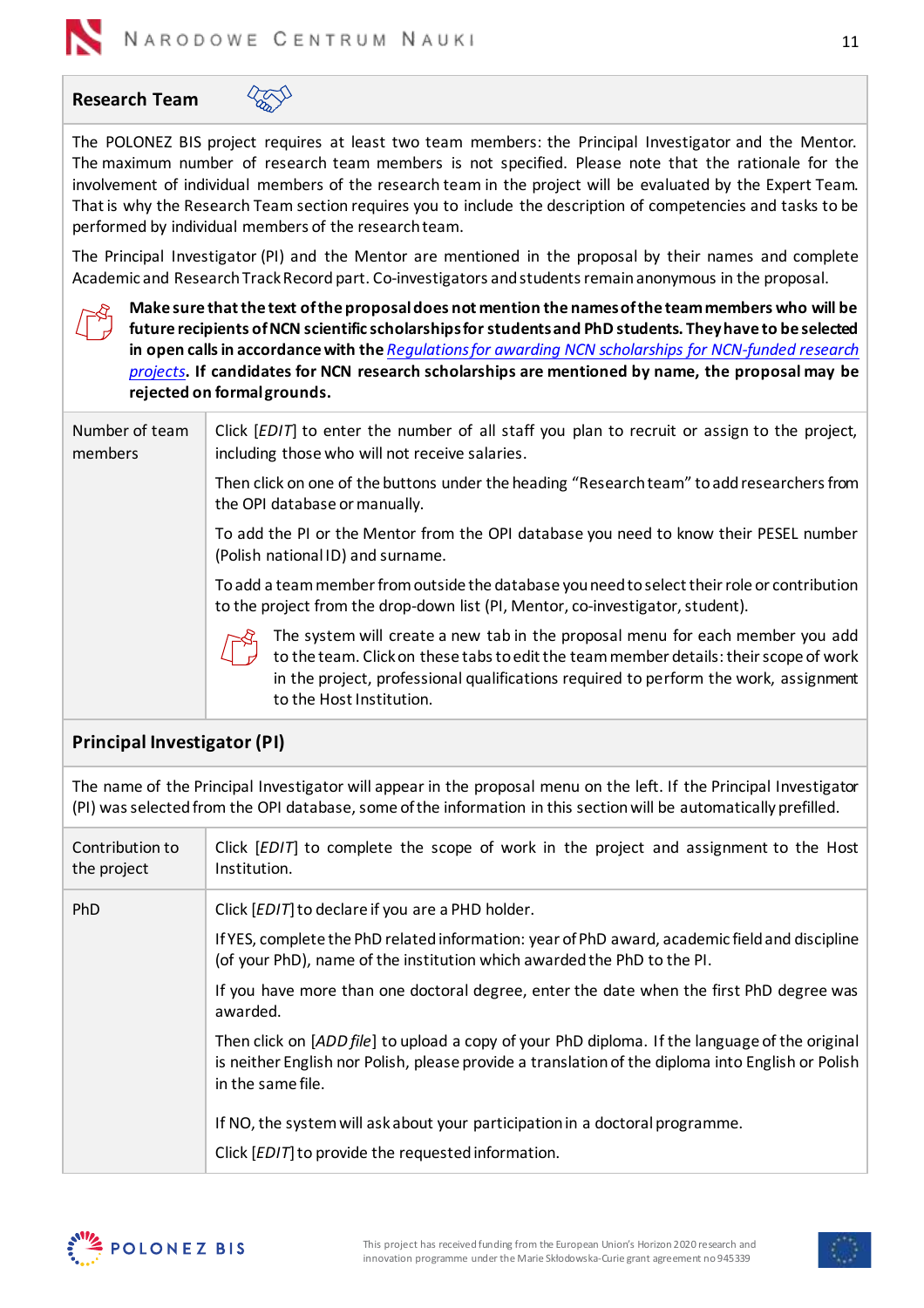| ۰. | ۹<br>٠   |
|----|----------|
|    | ٠<br>e e |

| Pl's eligibility                                                                                                              | Click [EDIT] to answer the question about your involvement in projects carried out in Polish<br>institutions between March 15, 2019 and March 14, 2022.                                                                                                                                                                                                                                                                                                                                                                                                                                                                                          |
|-------------------------------------------------------------------------------------------------------------------------------|--------------------------------------------------------------------------------------------------------------------------------------------------------------------------------------------------------------------------------------------------------------------------------------------------------------------------------------------------------------------------------------------------------------------------------------------------------------------------------------------------------------------------------------------------------------------------------------------------------------------------------------------------|
|                                                                                                                               | Click on the [Template] link to download the Compliance with the Eligibility Criteria form and<br>follow the instructions given there to complete it. Please note that the form consists of two<br>parts.                                                                                                                                                                                                                                                                                                                                                                                                                                        |
|                                                                                                                               | The completed form together with the supporting documents should be saved as a PDF file<br>(up to 10 MB). No signature is necessary.                                                                                                                                                                                                                                                                                                                                                                                                                                                                                                             |
|                                                                                                                               | Click [ADD file] to upload the completed form.                                                                                                                                                                                                                                                                                                                                                                                                                                                                                                                                                                                                   |
|                                                                                                                               | Experts conducting the merit-based evaluation have no access to the information<br>provided in this file. All information necessary for the evaluation of the PI's research<br>track record should be included in the Academic and Research Track Record.                                                                                                                                                                                                                                                                                                                                                                                        |
| Information on<br>career breaks-                                                                                              | This section is optional. The declared career breaks will extend the PI's publication track<br>record period (10 years before the proposal submission year by default).                                                                                                                                                                                                                                                                                                                                                                                                                                                                          |
| scientific track<br>record                                                                                                    | You may declare parental leaves and long term career breaks due to other reasons separately.                                                                                                                                                                                                                                                                                                                                                                                                                                                                                                                                                     |
|                                                                                                                               | Click [EDIT] to access this section. Then check the appropriate box or boxes and enter the<br>number of days.                                                                                                                                                                                                                                                                                                                                                                                                                                                                                                                                    |
|                                                                                                                               | Eligible career breaks:                                                                                                                                                                                                                                                                                                                                                                                                                                                                                                                                                                                                                          |
|                                                                                                                               | 1. long term career breaks (over 90 days) resulting from:                                                                                                                                                                                                                                                                                                                                                                                                                                                                                                                                                                                        |
|                                                                                                                               | a. sickness benefits or physiotherapy benefits,<br>b. compulsory military service,                                                                                                                                                                                                                                                                                                                                                                                                                                                                                                                                                               |
|                                                                                                                               | c. time spent as part of a procedure for obtaining refugee status (under the<br>1951 Geneva Convention and the 1967 Protocol),                                                                                                                                                                                                                                                                                                                                                                                                                                                                                                                   |
|                                                                                                                               | d. employment outside of the academic sector,<br>a stay in Poland starting on or after 24 February 2022, in the case of persons<br>e.<br>who are subject to Council implementing Decision (EU) 2022/382 of 4 March<br>2022 establishing the existence of a mass influx of displaced persons from<br>Ukraine within the meaning of Article 5 of Directive 2001/55/EC, and having<br>the effect of introducing temporary protection,<br>collected over a period of 10 years before the proposal submission year. If during<br>any period of time career breaks due to different reasons overlap, such period of<br>time may be reported only once. |
|                                                                                                                               | maternity/paternity/parental leaves granted pursuant to the Labour Code.<br>2.<br>Women can also declare the number of children born/adopted and claim<br>an 18-month extension for every child. If you declare both the number of children<br>and the number of days of a parental leave, the system will choose whichever<br>option is more advantageous to account for a career break.                                                                                                                                                                                                                                                        |
| Academic<br>disciplines<br>according to the<br>classification of<br>the Ministry of<br>Science and<br><b>Higher Education</b> | This section refers to the disciplines you will work in during the project funding term. It is<br>mandatory for both PhD holders and Applicants without PhD.                                                                                                                                                                                                                                                                                                                                                                                                                                                                                     |
|                                                                                                                               | Click [ADD] to select one or two scientific disciplines from the drop-down list.                                                                                                                                                                                                                                                                                                                                                                                                                                                                                                                                                                 |
|                                                                                                                               | The system will automatically mark the first discipline you enter as your main discipline. Click<br>[Choose main discipline] to modify the system's choice.                                                                                                                                                                                                                                                                                                                                                                                                                                                                                      |
| Personal data and<br>contact<br>information                                                                                   | This section consists of 5 tabs. If the Principal Investigator (PI) was selected from the OPI<br>database, most of the information will be automatically prefilled.                                                                                                                                                                                                                                                                                                                                                                                                                                                                              |



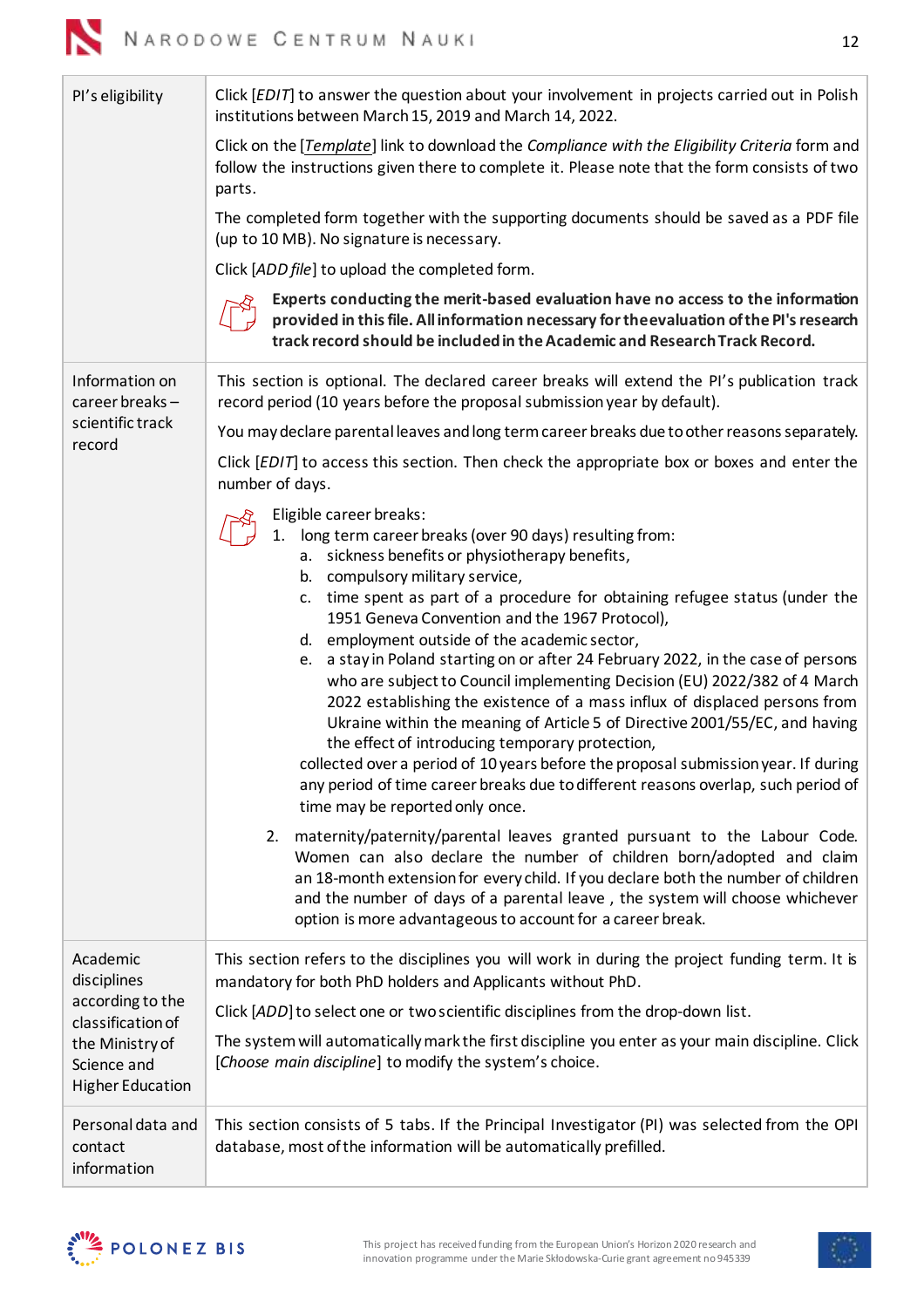

|                       | Click each tab then click [EDIT] to complete or modify the requested information. Providing<br>the Researcher's electronic identifier is optional.                                                                                                                                                                                                                                                                                                                                                                   |
|-----------------------|----------------------------------------------------------------------------------------------------------------------------------------------------------------------------------------------------------------------------------------------------------------------------------------------------------------------------------------------------------------------------------------------------------------------------------------------------------------------------------------------------------------------|
|                       | Please enter your correct e-mail address or Electronic Delivery Box (ePUAP) in the<br>contact details tab.                                                                                                                                                                                                                                                                                                                                                                                                           |
|                       | All communications concerning the proposal, including the funding decision, will be<br>sent to the PI's Electronic Delivery Box (ePUAP) or e-mail address.                                                                                                                                                                                                                                                                                                                                                           |
| Employment            | Click [EDIT] to check the box "Not currently employed" box if applicable.                                                                                                                                                                                                                                                                                                                                                                                                                                            |
|                       | Click [ADD] to manually complete the legal name of your current employer in English and the<br>position you currently hold.                                                                                                                                                                                                                                                                                                                                                                                          |
|                       | You may also add the current employer from the OPI database.                                                                                                                                                                                                                                                                                                                                                                                                                                                         |
|                       | You can add more employers if necessary.                                                                                                                                                                                                                                                                                                                                                                                                                                                                             |
|                       | Academic and research track record (PI)                                                                                                                                                                                                                                                                                                                                                                                                                                                                              |
|                       | Experts and reviewers will use the information provided in this sub-section to evaluate the PI's academic and<br>research career track. All information necessary and relevant for such an evaluation should be included here.<br>The maximum number of characters (if any) is displayed under each textbox. If a limit applies, the system will<br>automatically cut any text you paste to fit the limit. To avoid the loss of important information, please edit long<br>texts before pasting them into textboxes. |
| Academic and          | This field is mandatory.                                                                                                                                                                                                                                                                                                                                                                                                                                                                                             |
| research career       | Click [EDIT] to list the details of the PI's academic career (academic CV). Include:                                                                                                                                                                                                                                                                                                                                                                                                                                 |
|                       | a. information on academic degrees/titles: date degree/title conferred, institution,<br>discipline.                                                                                                                                                                                                                                                                                                                                                                                                                  |
|                       | If the PI does not hold a PhD, include the details of the degree giving PI access to the<br>doctorate. List PhD studies and expected date of PhD award if applicable.                                                                                                                                                                                                                                                                                                                                                |
|                       | information on academic career so far: start date - end date, institution, position(s)<br>b.<br>held.                                                                                                                                                                                                                                                                                                                                                                                                                |
| Publication<br>record | Click [ADD] to give details of 1-10 most important papers/books/chapters published or<br>accepted for publication (letter of acceptance required) in the proposal submission year or<br>over the period of 10 years prior to the proposal submission year.                                                                                                                                                                                                                                                           |
|                       | The system automatically extends the period of 10 years by career breaks specified<br>in the proposal form.                                                                                                                                                                                                                                                                                                                                                                                                          |
|                       | 1 to 3 most important publications listed in this section must be uploaded as PDF files.<br>For monographs please upload a file containing at least the title page, copyright page,<br>table of contents and a selection of fragments containing the author's chief theses.                                                                                                                                                                                                                                          |
|                       |                                                                                                                                                                                                                                                                                                                                                                                                                                                                                                                      |

Artistic achievements (for research in art) Click [*ADD*] to describe up to 10 most important artistic achievements and achievements in research in art, of international or national importance (in the proposal submission year or over the period of 10 years prior to the proposal submission year).

The system automatically extends the period of 10 years by career breaks specified in the proposal form.

You may include e.g. authoring and publishing a work of art (a musical score, a record), directing a film, a play, an opera, playing a lead role, authoring an individual exhibition, actively participating in a festival with an international impact, directing an international artistic venture.

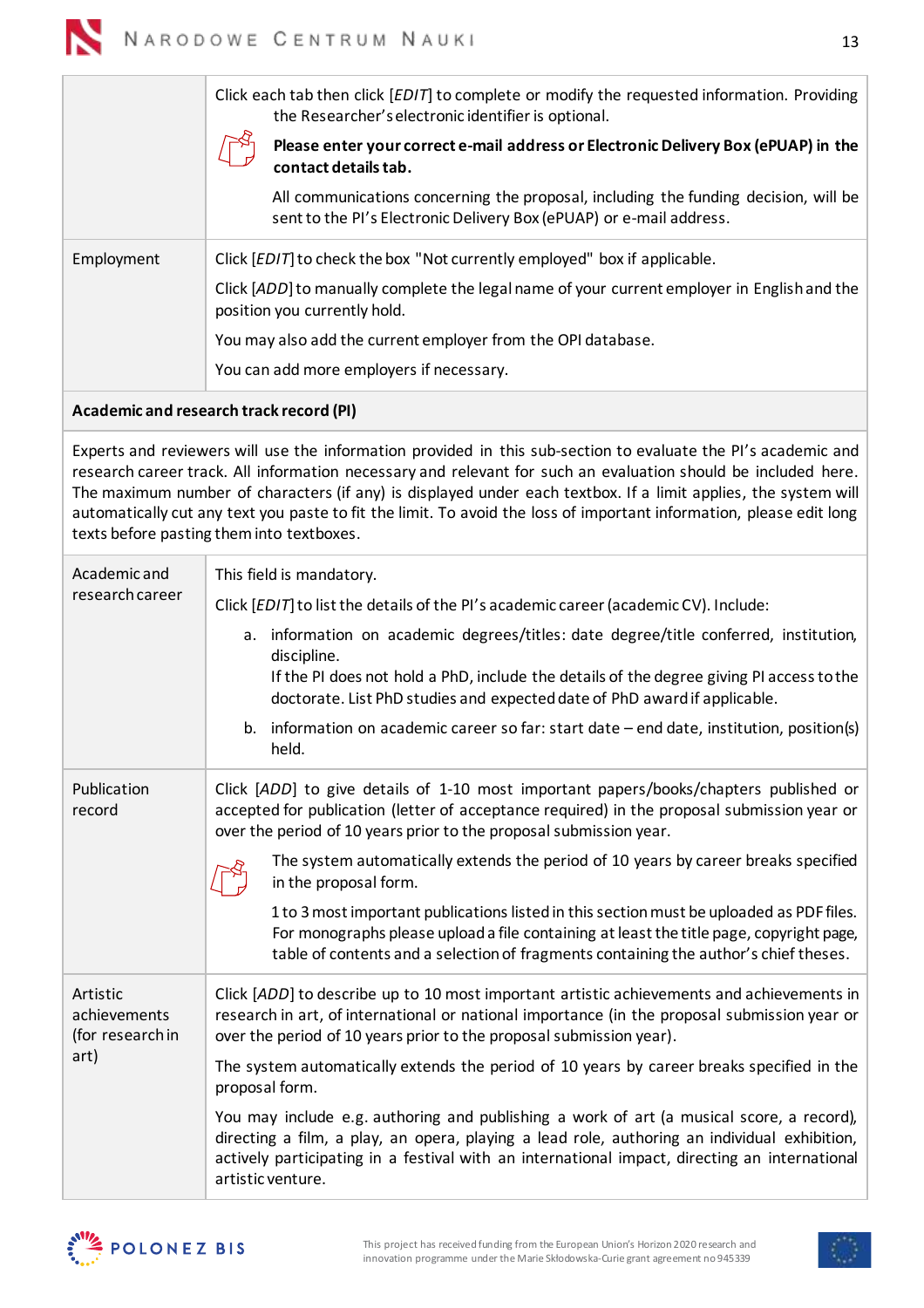

| NCN-funded<br>research                   | Click [ADD] to give information about previous projects, fellowships, scholarships and/or<br>research activities funded by NCN which you carried out as Principal Investigator in the<br>proposal submission year or within 10 years before the proposal year.                     |
|------------------------------------------|------------------------------------------------------------------------------------------------------------------------------------------------------------------------------------------------------------------------------------------------------------------------------------|
|                                          | The system automatically extends the period of 10 years is by career breaks specified in the<br>proposal form.                                                                                                                                                                     |
|                                          | Researchers who were Principal Investigators in NCN-funded research projects<br>carried out at a Polish institution between March 15, 2019 and March 14, 2022<br>are not eligible to apply for POLONEZ BIS 2.                                                                      |
| Other non-NCN<br>research project        | Click [ADD] to give information about previous projects (up to 5) which you carried out as<br>Principal Investigator in the proposal submission year or within 10 years before the proposal<br>year and which were funded by organisations other than the National Science Centre. |
|                                          | The system automatically extends the period of 10 years is by career breaks specified in the<br>proposal form.                                                                                                                                                                     |
|                                          | You may include projects:                                                                                                                                                                                                                                                          |
|                                          | a. funded from the budget for science,                                                                                                                                                                                                                                             |
|                                          | b. selected in national or international calls.                                                                                                                                                                                                                                    |
|                                          | Do not list projects funded by universities from the budget for statutory activities.                                                                                                                                                                                              |
|                                          | Researchers who were Principal Investigators in projects carried out at a Polish<br>institution between March 15, 2019 and March 14, 2022 are not eligible to apply<br>for POLONEZ BIS 2.                                                                                          |
| Research                                 | This field is mandatory.                                                                                                                                                                                                                                                           |
| achievement                              | Click [EDIT] to describe your most important scientific achievement.                                                                                                                                                                                                               |
| Research<br>experience                   | Click [EDIT] to describe research experience you gained at home and abroad. For each stay<br>abroad list the duration of stay, country, institution, type of stay.                                                                                                                 |
|                                          | Experts conducting the merit-based evaluation have no access to the information<br>you gave in the form describing Compliance with the Eligibility Criteria.<br>All information relevant to the evaluation must be repeated here.                                                  |
| Prizes and awards                        | Click [EDIT] to describe the most important international and national awards for research<br>(date, type of award and place) and other research activities.                                                                                                                       |
|                                          | In the case of arts, include active participation in international exhibitions, festivals, artistic<br>events and projects in fine arts, music, theatre and film.                                                                                                                  |
| Scientific lectures<br>and presentations | Click [EDIT] to list keynote speeches and presentations delivered at renowned international<br>conferences.                                                                                                                                                                        |
|                                          |                                                                                                                                                                                                                                                                                    |
|                                          | In the case of arts, include active participation in international exhibitions, festivals, and<br>events concerning fine arts, music, theatre, and film.                                                                                                                           |

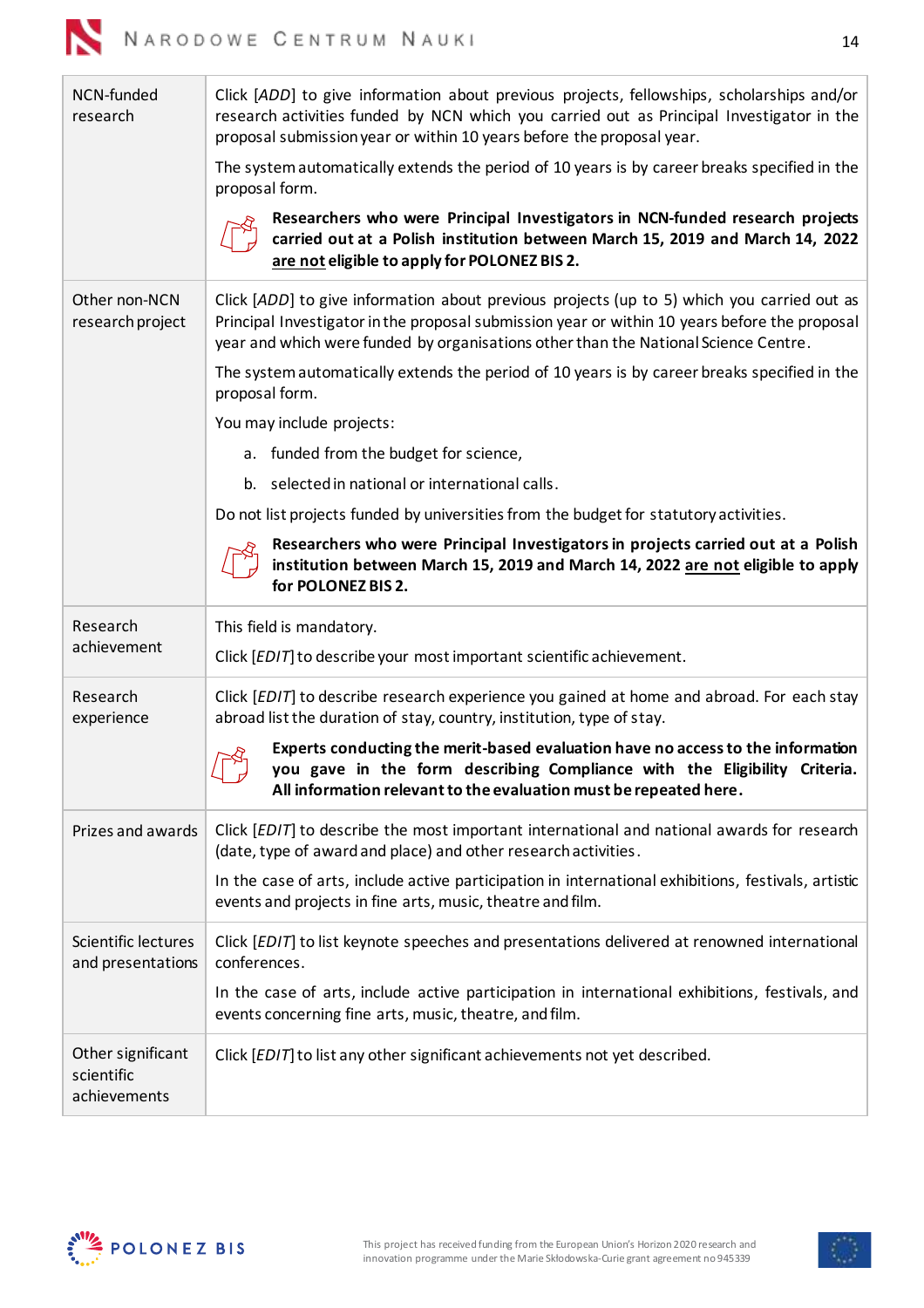<span id="page-14-0"></span>

| Preliminary<br>Career                                          |                                                                                                                                                                                                                                                                                                                                                                                                                                                                                                                                                                                                                                                  |
|----------------------------------------------------------------|--------------------------------------------------------------------------------------------------------------------------------------------------------------------------------------------------------------------------------------------------------------------------------------------------------------------------------------------------------------------------------------------------------------------------------------------------------------------------------------------------------------------------------------------------------------------------------------------------------------------------------------------------|
| Development<br>Plan (CDP)                                      | CDP is mandatory.                                                                                                                                                                                                                                                                                                                                                                                                                                                                                                                                                                                                                                |
|                                                                | Click on the [Template] link to download the Career Development Plan and follow the<br>instructions given there to complete it.                                                                                                                                                                                                                                                                                                                                                                                                                                                                                                                  |
|                                                                | The completed form should be saved as a PDF file (up to 10 MB). No signature is necessary.                                                                                                                                                                                                                                                                                                                                                                                                                                                                                                                                                       |
|                                                                | Click [ADD file] to upload the completed form.                                                                                                                                                                                                                                                                                                                                                                                                                                                                                                                                                                                                   |
| <b>Mentor</b>                                                  |                                                                                                                                                                                                                                                                                                                                                                                                                                                                                                                                                                                                                                                  |
|                                                                | The name of the Mentor will appear in the proposal menu on the left. If the Mentor was selected from the OPI<br>database, some of the information in this section will be automatically prefilled.                                                                                                                                                                                                                                                                                                                                                                                                                                               |
|                                                                | Most of the instructions in this section correspond to the instructions given for the Principal Investigator. It may<br>be practical to assign the Mentor the role of Auxiliary Editor.                                                                                                                                                                                                                                                                                                                                                                                                                                                          |
| Contribution to<br>the project                                 | Click [EDIT] to complete the scope of Mentor's work in the project and assignment to the Host<br>Institution.                                                                                                                                                                                                                                                                                                                                                                                                                                                                                                                                    |
|                                                                | POLONEZ BIS Mentor does not have to take part in the research tasks.                                                                                                                                                                                                                                                                                                                                                                                                                                                                                                                                                                             |
| Information on<br>career breaks-<br>scientific track<br>record | This section is optional. The declared career breaks will extend the Mentor's publication track<br>record period (10 years before the proposal submission year by default).<br>The Mentor may declare parental leaves and long term career breaks due to other reasons<br>separately.                                                                                                                                                                                                                                                                                                                                                            |
|                                                                | Click [EDIT] to access this section. Then check the appropriate box or boxes and enter the<br>number of days.                                                                                                                                                                                                                                                                                                                                                                                                                                                                                                                                    |
|                                                                | Eligible career breaks:<br>long term career breaks (over 90 days) resulting from sickness benefits or<br>1.<br>physiotherapy benefits on account of being unfit for work, collected over a period<br>of 10 years before the proposal submission year.<br>2. maternity/paternity/parental leaves granted pursuant to the Labour Code.<br>Women can also declare the number of children born/adopted and claim an 18-<br>month extension for every child. If you declare both the number of children and<br>the number of days of a parental leave, the system will choose whichever option<br>is more advantageous to account for a career break. |
| Personal data and<br>contact<br>information                    | This section consists of 3 tabs. If the Mentor was selected from the OPI database, most of the<br>information will be automatically prefilled.                                                                                                                                                                                                                                                                                                                                                                                                                                                                                                   |
|                                                                | Click each tab then click [EDIT] to complete or modify the requested information. Providing<br>the Mentor's electronic identifier is optional.                                                                                                                                                                                                                                                                                                                                                                                                                                                                                                   |
| Employment                                                     | According to the conditions of the call, Mentor must be employed by the Host Institution on<br>the day of call launch and throughout the funding term.                                                                                                                                                                                                                                                                                                                                                                                                                                                                                           |
|                                                                | Click [ADD] to manually complete the legal name of Mentor's current employer in Polish and<br>English and the position the Mentor currently holds.                                                                                                                                                                                                                                                                                                                                                                                                                                                                                               |
|                                                                | You may also add the current employer from the OPI database.                                                                                                                                                                                                                                                                                                                                                                                                                                                                                                                                                                                     |
|                                                                | You can add more employers if necessary.                                                                                                                                                                                                                                                                                                                                                                                                                                                                                                                                                                                                         |

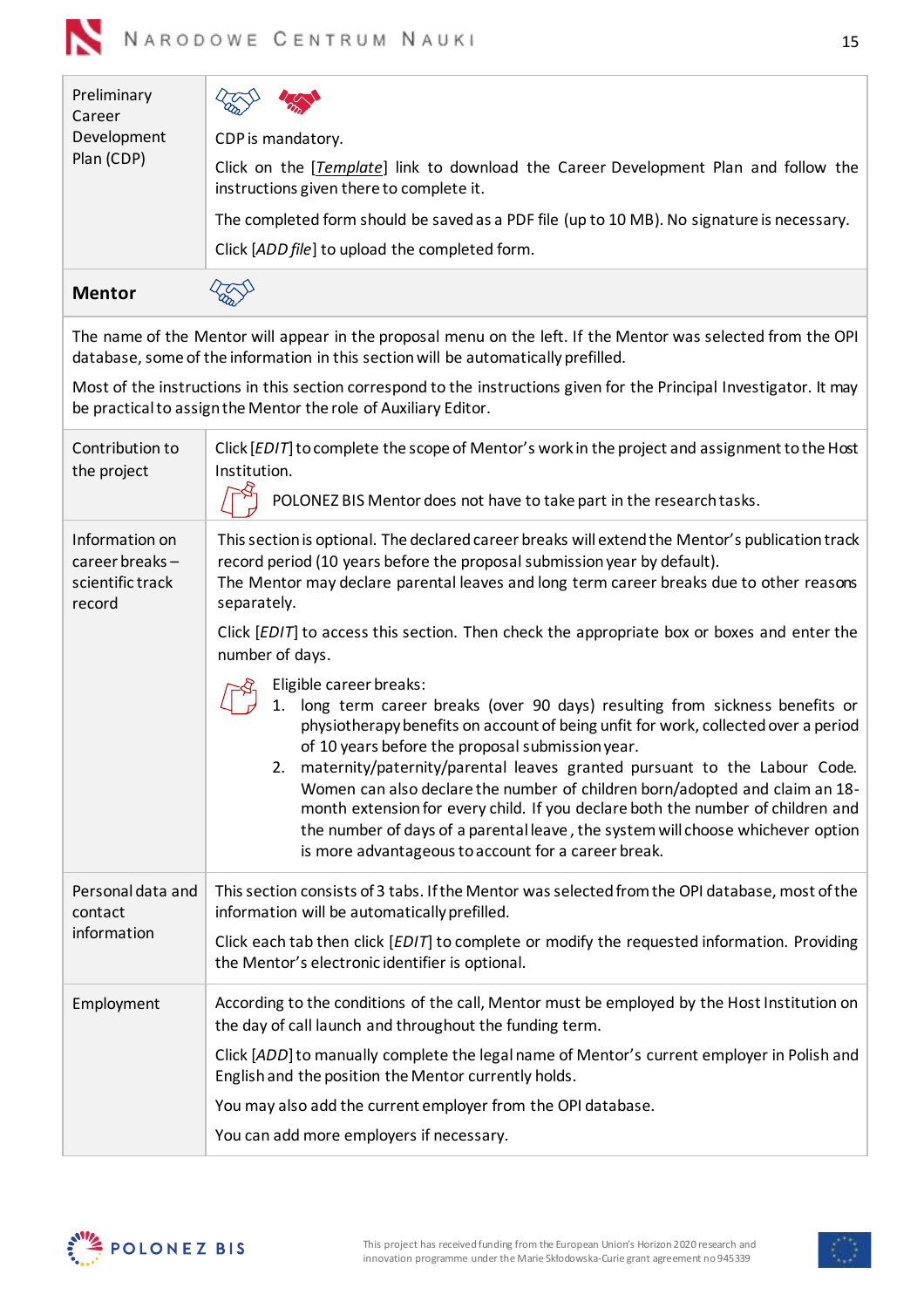

### **Academic and research track record (Mentor)**

Experts and reviewers will use the information provided in this sub-section to evaluate the Mentor's qualifications and achievements. All information necessary and relevant for such an evaluation should be included here. The maximum number of characters (if any) is displayed under each textbox. If a limit applies, the system will automatically cut any text you paste to fit the limit. To avoid the loss of important information, please edit long texts before pasting them into textboxes.

| Academic and<br>research career              | This field is mandatory.<br>Click [EDIT] to list the details of the Mentor's academic career (academic CV). Include:                                                                                                                                                                                           |
|----------------------------------------------|----------------------------------------------------------------------------------------------------------------------------------------------------------------------------------------------------------------------------------------------------------------------------------------------------------------|
|                                              |                                                                                                                                                                                                                                                                                                                |
|                                              | a. information on academic degrees/titles: date degree/title conferred, institution,<br>discipline,                                                                                                                                                                                                            |
|                                              | b. information on academic career so far: start date - end date, institution, position(s)<br>held.                                                                                                                                                                                                             |
| Publication<br>record                        | Click [ADD] to list up to 10 most important papers/books/chapters published or accepted for<br>publication (letter of acceptance required) in the proposal submission year or over the period<br>of 10 years prior to the proposal submission year.                                                            |
|                                              | The system automatically extends the period of 10 years by career breaks specified<br>in the proposal form.                                                                                                                                                                                                    |
| Artistic<br>achievements<br>(for research in | Click [ADD] to describe up to 10 most important artistic achievements and achievements in<br>research in art, of international or national importance (in the proposal submission year or<br>over the period of 10 years prior to the proposal submission year).                                               |
| art)                                         | The system automatically extends the period of 10 years by career breaks specified in the<br>proposal form.                                                                                                                                                                                                    |
|                                              | You may include e.g. authoring and publishing a work of art (a musical score, a record),<br>directing a film, a play, an opera, playing a lead role, authoring an individual exhibition,<br>actively participating in a festival with an international impact, directing an international<br>artistic venture. |
| NCN-funded<br>research                       | Click [ADD] to give information about previous projects, fellowships, scholarships and/or<br>research activities funded by NCN which the Mentor carried out as Principal Investigator in<br>the proposal submission year or within 10 years before the proposal year.                                          |
|                                              | The system automatically extends the period of 10 years is by career breaks specified in the<br>proposal form.                                                                                                                                                                                                 |
| Other non-NCN<br>research project            | Click [ADD] to give information about previous projects (up to 5) which the Mentor carried<br>out as Principal Investigator in the proposal submission year or within 10 years before the<br>proposal year and which were funded by organisations other than the National Science<br>Centre.                   |
|                                              | The system automatically extends the period of 10 years is by career breaks specified in the<br>proposal form.                                                                                                                                                                                                 |
|                                              | You may include projects:                                                                                                                                                                                                                                                                                      |
|                                              | funded from the budget for science,<br>a.                                                                                                                                                                                                                                                                      |
|                                              | b.<br>selected in national or international calls.                                                                                                                                                                                                                                                             |
|                                              | Do not list projects funded by universities from the budget for statutory activities.                                                                                                                                                                                                                          |



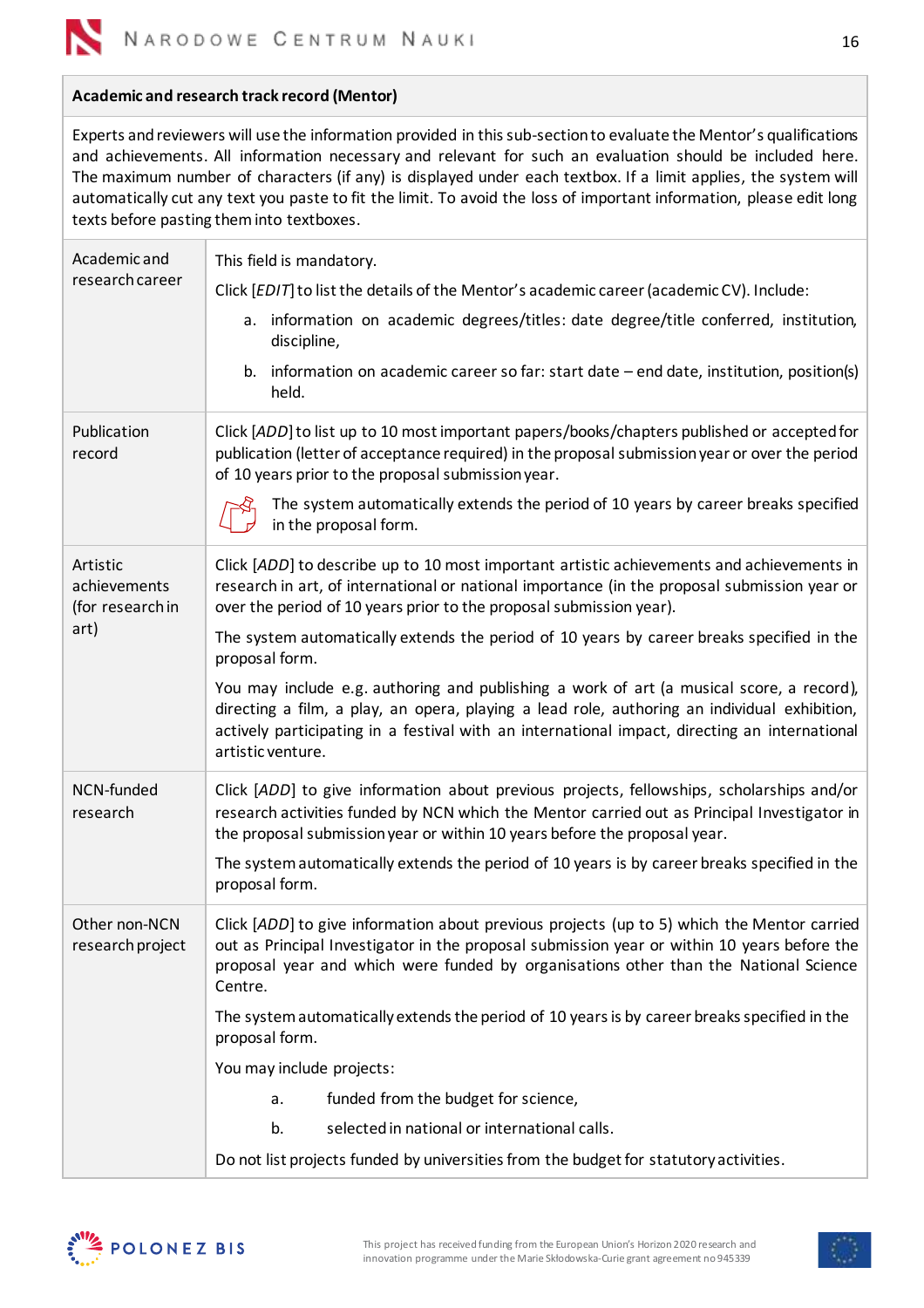

| Research<br>achievement                         | This field is mandatory.<br>Click [EDIT] to describe the most important scientific achievement of the Mentor.                                                                                                                                                                                                                                                                                                                                                                                                                                                                                                                                                                                                                                                                                                                   |
|-------------------------------------------------|---------------------------------------------------------------------------------------------------------------------------------------------------------------------------------------------------------------------------------------------------------------------------------------------------------------------------------------------------------------------------------------------------------------------------------------------------------------------------------------------------------------------------------------------------------------------------------------------------------------------------------------------------------------------------------------------------------------------------------------------------------------------------------------------------------------------------------|
| Research<br>experience                          | Click [EDIT] to describe research experience the Mentor gained at home and abroad. For each<br>stay list the duration of stay, country, institution, type of stay.                                                                                                                                                                                                                                                                                                                                                                                                                                                                                                                                                                                                                                                              |
| Prizes and awards                               | Click [EDIT] to describe the Mentor's most important international and national awards for<br>research (date, type of award and place) and other research activities.<br>In the case of arts, include active participation in international exhibitions, festivals, artistic<br>events and projects in fine arts, music, theatre and film.                                                                                                                                                                                                                                                                                                                                                                                                                                                                                      |
| Scientific lectures<br>and presentations        | Click [EDIT] to list keynote speeches and presentations delivered by the Mentor at renowned<br>international conferences.<br>In the case of arts, include active participation in international exhibitions, festivals, and<br>events concerning fine arts, music, theatre, and film.                                                                                                                                                                                                                                                                                                                                                                                                                                                                                                                                           |
| Other significant<br>scientific<br>achievements | Click [EDIT] to list any other significant achievements of the Mentor not yet described.                                                                                                                                                                                                                                                                                                                                                                                                                                                                                                                                                                                                                                                                                                                                        |
| Supervision and<br>mentoring<br>experience      | This field is mandatory.<br>Click [EDIT] to describe the Mentor's experience in supervising and mentoring others.<br>You may include the number of promoted doctoral students; participation in mentoring<br>programmes (such as funded by the Foundation for Polish Science); involvement in projects<br>such as Innovative Training Networks, Erasmus Plus, etc.; leading one's own research group,<br>implementation of projects involving MA or PhD students; supervision of university research<br>societies and awards for achievements in this field, e.g., in the national competition "StRuNa;<br>conducting capacity building workshops; working in culturally diverse teams; etc.<br>Mentors based in Host Institutions outside academia should describe mentoring experience<br>relevant to their work environment. |
| Mentor's<br>declarations                        | Click on the [Download model document] link to download the document and have it signed<br>by the Mentor.<br>If the document was signed by hand, scan it and upload to the system by clicking the [Add file]<br>button under the heading "Scanned document".<br>If the PDF was signed with an electronic signature in the PAdES format, upload it to the system<br>by clicking the [ADD file] button under the heading "Electronically signed document".                                                                                                                                                                                                                                                                                                                                                                        |

# <span id="page-16-0"></span>**Ethical Issues**

When completing this section, refer to the *[Guidelines for Applicants to Complete the Ethics Issues Form](https://www.ncn.gov.pl/sites/default/files/pliki/regulaminy/2021_12_wytyczne_dla_wnioskodawcow_kwestie_etyczne_ang.pdf)  in the [Proposal](https://www.ncn.gov.pl/sites/default/files/pliki/regulaminy/2021_12_wytyczne_dla_wnioskodawcow_kwestie_etyczne_ang.pdf)* and the *[Code of the National Science Centre on Research Integrity and Applying for](https://ncn.gov.pl/sites/default/files/pliki/Code-of-the-National-Science-Centre-on-Research-Integrity.pdf) Research [Funding.](https://ncn.gov.pl/sites/default/files/pliki/Code-of-the-National-Science-Centre-on-Research-Integrity.pdf)*

The Ethical Issues Section consists of 9 parts which focus on different aspects of research.

Click [*EDIT*] in each part to flag the issues relevant to your project. All questions require a YES/NO answer.

If your proposal does not raise any ethical issues click [*NO for all*] on top of the section.

If you flag any ethical issues, describe measures taken to ensure that research is carried out in compliance with the applicable laws and best practices in the research domain. Refer to each issue separately. If the proposed



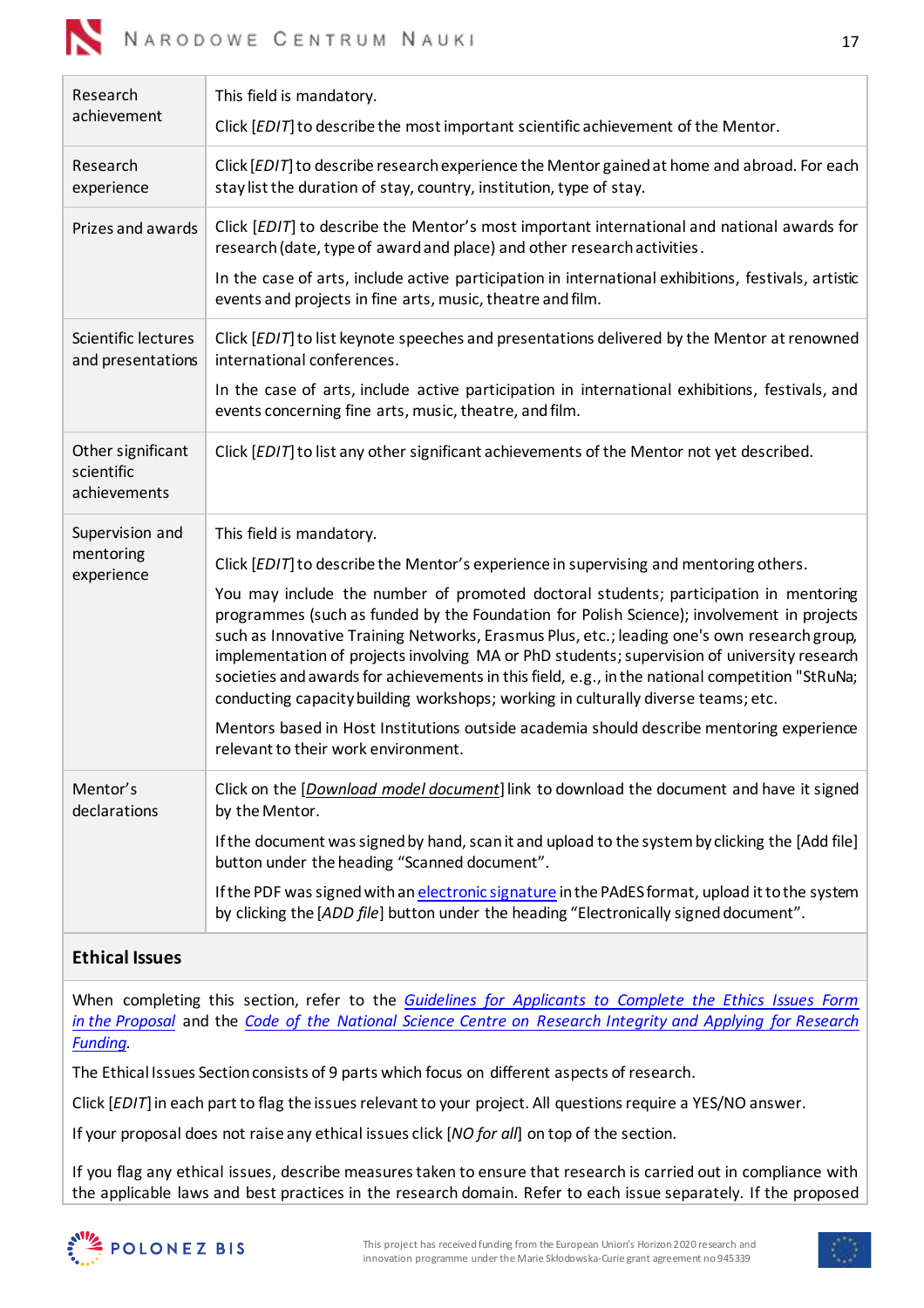

research involves the use of human embryonic stem cells (hESC), demonstrate that using them is necessary to achieve the scientific objectives of the project.

Click [*EDIT*] to accept a declaration on ethical issues (even if you flag none).



**POLONEZ BIS funding will not be granted for activities carried out outside the EU if they are prohibited in all Member States or for activities which destroy human embryos (for example, for obtaining stem cells).**

**Activities involving research on human embryos or human embryonic stem cells (hESC) may be carried out only if they have been explicitly approved (in writing) by the European Commission Ethics Board. In such cases the NCN communicates with the EC on behalf of the Principal Investigator before signing the funding agreement.**

**The Principal Investigator must also ensure that project activities have an exclusive focus on civil applications.**

## <span id="page-17-0"></span>**Data Management Plan (DMP)**

When completing this section, refer to the *[Guidelines for Completing the Data Management Plan for a Research](https://ncn.gov.pl/sites/default/files/pliki/regulaminy/wytyczne_zarzadzanie_danymi_06_2020_ang.pdf)  [Project](https://ncn.gov.pl/sites/default/files/pliki/regulaminy/wytyczne_zarzadzanie_danymi_06_2020_ang.pdf)*.

DMP complements your research plan with a description of the technical management of your data.

The DMP Section consists of 6 parts which focus on different aspects of data management.

Click [*EDIT*] in each part to answer specific questions.

Click [*Not applicable*] if a question is not relevant to your project.



The NCN recognises that some projects will not generate, re-use or analyse research data and similar materials. In these cases, you may click [*NOT APPLICABLE for all*] and provide a short explanation in part 1 of the DMP: How will new data be collected or produced and/or how will existing data be re-used?

### <span id="page-17-1"></span>**Similar Research Tasks**

The aim of this section is to exclude double funding of research tasks.

| Principal<br>Investigator (PI) | Click $[EDIT]$ to answer two YES/NO questions about the research tasks included in the proposal<br>and indicate if you are the only author of the project description.                                                  |
|--------------------------------|-------------------------------------------------------------------------------------------------------------------------------------------------------------------------------------------------------------------------|
|                                | If you apply for funding of similar tasks from other sources, list the potential funding sources<br>in a new tab created by the system.                                                                                 |
|                                | If you co-authored the project description, list the names of the other author(s) in a new tab<br>created by the system.                                                                                                |
|                                | If you are currently working on or have completed research tasks similar to the tasks included<br>in the proposal, describe these tasks and say why it is necessary to fund them as part of the<br>POLONEZ BIS project. |
|                                | The tab for the description of similar tasks is shown even if you answer NO. In such<br>case, do not edit the description.                                                                                              |
| Entity                         | Click [EDIT] to declare if the Host Institution seeks funding for the research tasks included in<br>your proposal also from other sources.                                                                              |
|                                | If YES, list the potential sources of funding in a new tab created by the system.                                                                                                                                       |



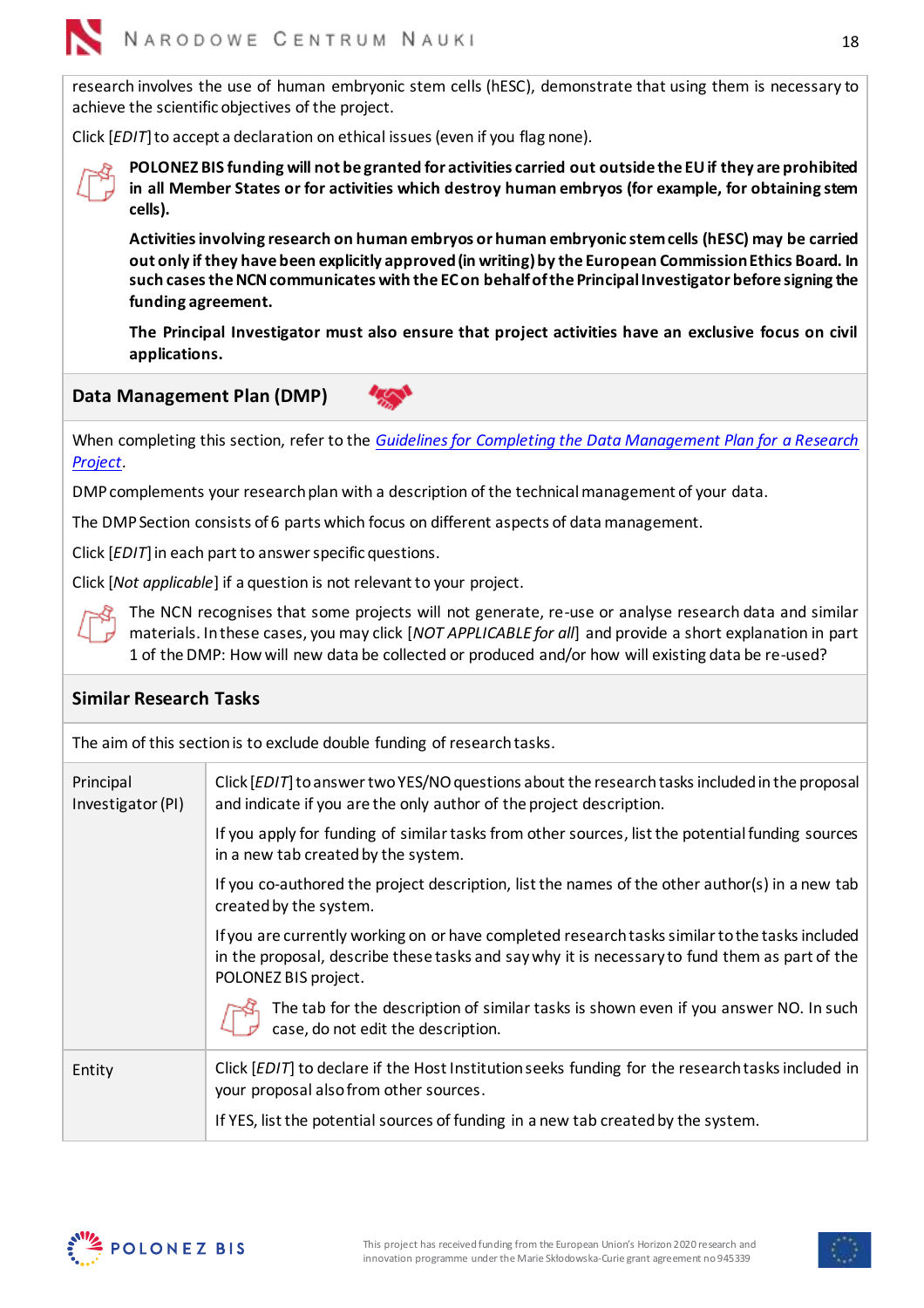# <span id="page-18-0"></span>**Short Description**

Click [*ADD file*] to upload a PDF file (up to 10 MB).

Maximum length: **5** pages, A4.

Recommended formatting: top-bottom margins: 1.5 cm, left-right margins: 2 cm, font: Times New Roman or equivalent, font size: at least 11, line spacing: single.



**Experts evaluating the proposal at the first stage of merit-based evaluation have no access to the detailed project description, therefore this description should include allinformation necessary for the project to be evaluated. It must include the following sections:**

- 1. scientific goal of the project (description of the problem to be solved, research questions and hypotheses);
- 2. significance of the project (state of the art, justification for tackling a specific scientific problem, justification for the pioneering nature of the project, the impact of the project results on the development of the research field and scientific discipline);
- 3. concept and work plan (general work plan, specific research goals, results of preliminary research, risk analysis);
- 4. research methodology (underlying scientific methodology, methods, techniques and research tools, methods of results analysis, equipment and devices to be used in research. If relevant, include the sex and/or gender dimension in the project's content);
- 5. project literature (a reference list for publications included in the project description, with full bibliographic data).

## <span id="page-18-1"></span>**Detailed Description**

Click [*ADD file*] to upload a PDF file (up to 10 MB).

Maximum length: **15** pages, A4.

Recommended formatting: top-bottom margins:1.5 cm, left-right margins: 2 cm, font: Times New Roman or equivalent, font size: at least 11, line spacing: single.

**External reviewers evaluating the proposal at the second stage of merit-based evaluation have no access to the short project description, therefore this description should include all information necessary for the project to be evaluated. It must include the following sections:**

- 1. scientific goal of the project (description of the problem to be solved, research questions and hypotheses);
- 2. significance of the project (state of the art, justification for tackling a specific scientific problem, justification for the pioneering nature of the project, the impact of the project results on the development of the research field and scientific discipline);
- 3. concept and work plan (general work plan, specific research goals, results of preliminary research, risk analysis);
- 4. research methodology (underlying scientific methodology, methods, techniques and research tools, methods of results analysis, equipment and devices to be used in research. If relevant, include the sex and/or gender dimension in the project's content);
- 5. project literature (a reference list for publications included in the project description, with full bibliographic data).



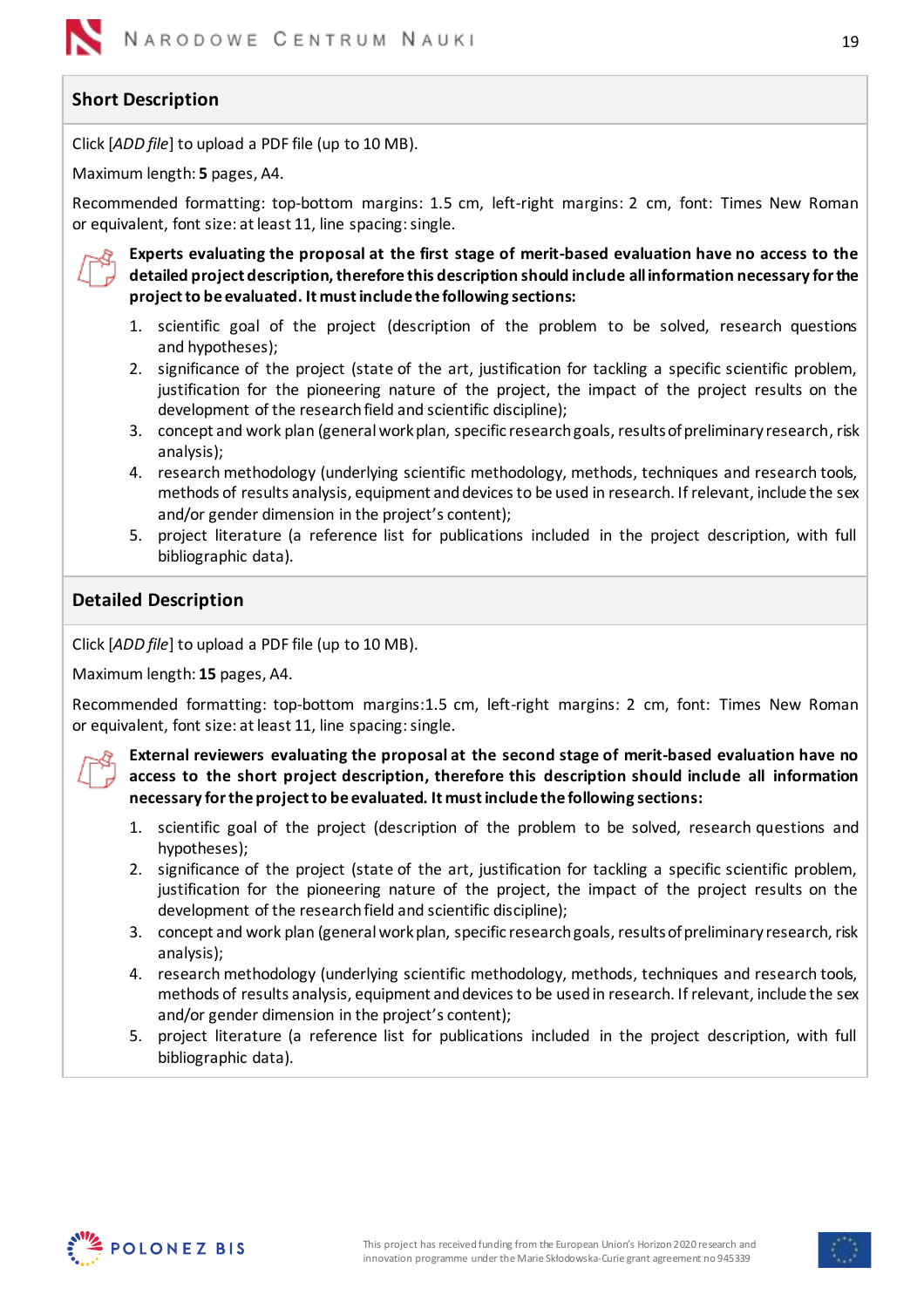

## <span id="page-19-0"></span>**Financial Sections**

When completing the financial sections, refer to *[Annex 3 to NCN Council Resolution No 44/2022 of](https://www.ncn.gov.pl/sites/default/files/pliki/uchwaly-rady/2022/uchwala44_2022-zal-zal3_ang.pdf) 7 April 2022 ["Costs in research projects funded by the National Science Centre under POLONEZ BIS 2"](https://www.ncn.gov.pl/sites/default/files/pliki/uchwaly-rady/2022/uchwala44_2022-zal-zal3_ang.pdf)*.

The proposal includes 4 financial sections which you can edit:

- **1.** Personnel costs and scholarships
- **2.** Research equipment
- **3.** Other direct costs
- **4.** Open Access

Based on the information you provide in these sections the system will automatically prepare a budget summary.

### <span id="page-19-1"></span>**Personnel Costs and Scholarships**

Direct personnel costs include the salary of the PI calculated automatically based on the monthly lump sums as well as costs of staff assigned or recruited to the project (the Mentor, Co-investigators, Master and PhD students).

The names of the PI and Mentor and the roles of other co-investigators are pre-filled automatically by the system based on the information you entered in the "Research Team" section.

| Principal<br>Investigator (PI)                 | Click on the PI's name then [EDIT] to confirm type of employment and remuneration period.                                                                                                                                                                                   |  |  |  |  |  |  |
|------------------------------------------------|-----------------------------------------------------------------------------------------------------------------------------------------------------------------------------------------------------------------------------------------------------------------------------|--|--|--|--|--|--|
|                                                | The system will calculate the living allowance and the mobility allowance automatically, based<br>on the project start date and the EUR exchange rate EUR $1 = PLN$ 4,3514.                                                                                                 |  |  |  |  |  |  |
|                                                | Click [EDIT] to answer the questions concerning family allowance and/or special needs<br>allowance.                                                                                                                                                                         |  |  |  |  |  |  |
|                                                | The amounts shown in the system are total (gross) costs of PI's remuneration. They<br>are the same for all POLONEZ BIS PI's and they comprise the actual salary plus full<br>health and social security coverage and other statutory costs included in the<br>remuneration. |  |  |  |  |  |  |
| Mentor                                         | Click on the Mentor's name and then [EDIT] to plan the Mentor's salary. The system may send<br>you back to the "Research Team" section if any information is missing.                                                                                                       |  |  |  |  |  |  |
|                                                | Select the appropriate option form the drop-down list under [Type of employment].                                                                                                                                                                                           |  |  |  |  |  |  |
|                                                | Additional salary may be paid for the entire duration of the project or for a period shorter<br>than 24 months. Enter the appropriate number of months.                                                                                                                     |  |  |  |  |  |  |
|                                                | Then enter the amounts to be paid to the Mentor in each calendar year.                                                                                                                                                                                                      |  |  |  |  |  |  |
|                                                | The host institution must employ the Mentor on the date of the call launch and<br>throughout the project funding term. The Mentor may receive additional salary<br>covered by the POLONEZ BIS project or decide to receive no remuneration.                                 |  |  |  |  |  |  |
|                                                | The additional salary of the Mentor must not be more than PLN 2000 gross per month<br>(48 000 per grant).                                                                                                                                                                   |  |  |  |  |  |  |
| Scholarship<br>grantee/Student/<br>PhD student | Click on the appropriate team member link [Stypendysta/Student/Doktorant 1] and then<br>[EDIT] to plan their salary. The system may send you back to the "Research Team" section if<br>any information is missing.                                                          |  |  |  |  |  |  |
|                                                | POLONEZ BIS can fund both salaries and scholarships for students and PhD students involved<br>in research tasks. When planning the budget you do not have to make the decision which kind<br>of arrangement will be the best for the team.                                  |  |  |  |  |  |  |
|                                                | Under [Type of employment] select "scholarship/student or PhD student salary".                                                                                                                                                                                              |  |  |  |  |  |  |

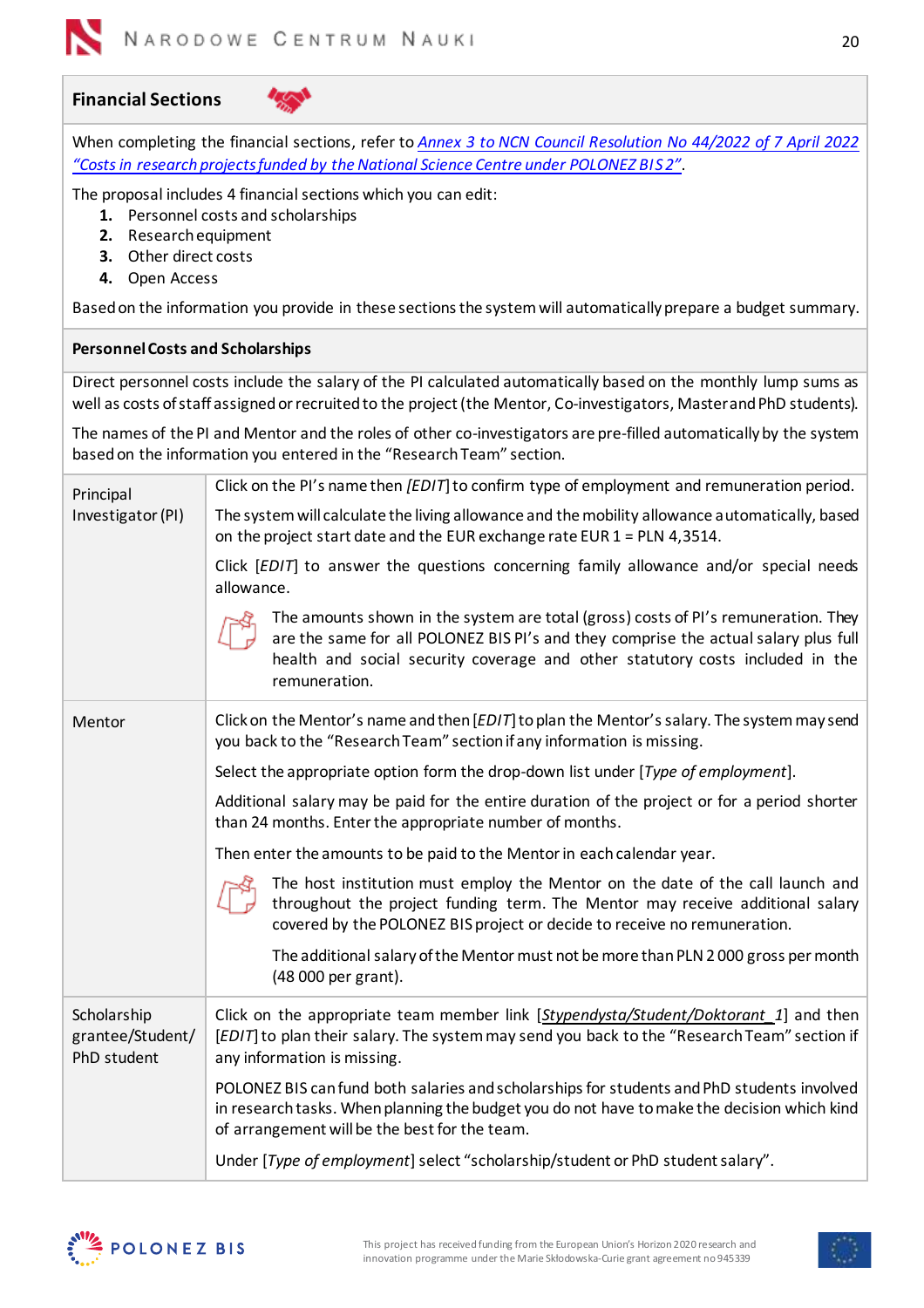

Enter the number of months the scholarship/salary will be paid and the amounts to be paid in each calendar year. Monthly remuneration for a Scholarship grantee/Student/PhD student must not be more than PLN 5 000. **Make sure that the text of the proposal does not mention the names of the team members who may be future recipients of NCN scientific scholarships for students and PhD students granted in accordance with the** *[Regulations for awarding NCN](https://www.ncn.gov.pl/sites/default/files/pliki/uchwaly-rady/2019/uchwala25_2019-zal1_ang.pdf) scholarships for [NCN-funded research projects](https://www.ncn.gov.pl/sites/default/files/pliki/uchwaly-rady/2019/uchwala25_2019-zal1_ang.pdf)***.** Co-investigator Click on the appropriate team member link [*Wykonawca\_1*] and then [*EDIT*] to plan their salary. The system may send you back to the "Research Team" section if any information is missing. Under [*Type of employment*] select "additional salary" or "no remuneration" as appropriate. For "additional salary" enter the number of months it will be paid and the amounts to be paid in each calendar year. There is no salary cap for co-investigators assigned or recruited to the POLONEZ BIS project. The planned salary should, however, reflect the scope of work in the project and the level of professional qualifications required.

## <span id="page-20-0"></span>**Research Equipment**

Click [*ADD*] to enter a piece of equipment, device and software necessary for you to buy in order to carry out the project.

POLONEZ BIS funds equipment up to PLN 10 879 (EUR 2 500) per unit.



This section should only list equipment which constitutes the Host Institution's fixed assets. The cost of small equipment which is not a fixed asset should be planned under "Other Direct Costs – Small equipment"

### <span id="page-20-1"></span>**Other Direct Costs**

This category includes the itemized costs which are not covered in any other financial section and are necessary for the successful completion of the project:

- 1. Materials, up to PLN 10 879 (EUR 2 500) per unit
- 2. Small equipment (which does not constitute the Host Institution's fixed assets), up to PLN 10 879 (EUR 2 500) per unit
- 3. Outsourced services
- 4. Business trips
- 5. Visits and consultations
- 6. Collective investigators
- 7. Other costs

Click [*ADD*] and then select the appropriate category form a drop-down list. Provide cost calculation and meritbased justification for each purchase.



1. Other direct costs **must not** be used to pay for providing Open Access to publications and research data resulting from the project. You can, however, plan in this category the costs of publications which according to the *[NCN Open Access Policy](https://ncn.gov.pl/sites/default/files/pliki/zarzadzenia-dyrektora/zarzadzenieDyr-38_2020_ang.pdf)* do not require Open Access i.e. monographs and other books, chapters of monographs/other books, reviewed collective works or texts promoting the project and its results to the general public.



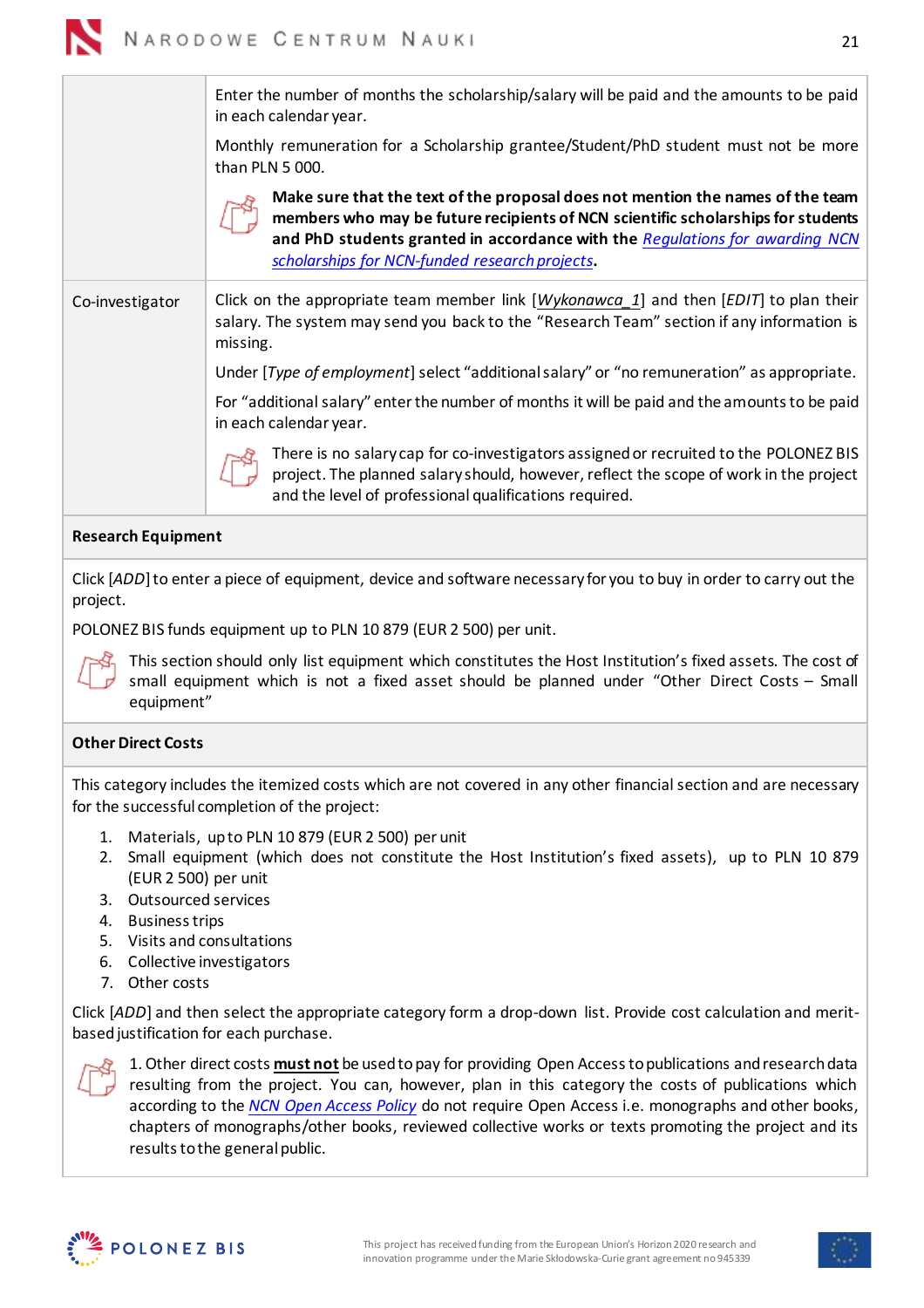

2. Costs of publishing monographs may be incurred only after the monograph has been positively reviewed by the NCN. This is a time-consuming process which might be difficult to accommodate in a 2-year POLONEZ BIS project. Before you decide to list a monograph as one of the expected results of your project, please readthe *[Rules for the evaluation of monographs in research projects funded by the National Science](https://ncn.gov.pl/sites/default/files/pliki/uchwaly-rady/2020/uchwala74_2020-zal1_ang.pdf)  [Centre.](https://ncn.gov.pl/sites/default/files/pliki/uchwaly-rady/2020/uchwala74_2020-zal1_ang.pdf)*

Please note tha[t as of March 24, 2022 business trips \(e.g. participation in seminars/conferences\) to the](https://www.ncn.gov.pl/en/aktualnosci/2022-03-24-wspolpraca-z-rosja)  [Russian entities as well as visits and consultations of Russian researchers cannot be planned in the](https://www.ncn.gov.pl/en/aktualnosci/2022-03-24-wspolpraca-z-rosja)  [proposal.](https://www.ncn.gov.pl/en/aktualnosci/2022-03-24-wspolpraca-z-rosja)

## <span id="page-21-0"></span>**Open Access (OA)**

Click [*EDIT*] to enter the cost of providing Open Access to publications and research data resulting from the project.

The costs budgeted in this category are part of indirect costs (overheads) and cannot exceed 2% of the total direct costs of the project. The system will calculate and display the percentage of the OA costs in the "Budget summary" section.



According to the *[NCN Open Access Policy](https://ncn.gov.pl/sites/default/files/pliki/zarzadzenia-dyrektora/zarzadzenieDyr-38_2020_ang.pdf)* costs related to Open Access must not be planned as other direct costs.

The Host Institution may also cover part of the costs of publishing in Open Access from the remaining indirect costs or from its own resources.

## <span id="page-21-1"></span>**Budget Summary**

This section presents a summary breakdown of the planned costs by each calendar year of the project implementation period.

The direct costs of the project, excluding the PI's salary, must not exceed PLN 435 140 (EUR 100 000). If your budget goes over this limit, the system checklist below the page header will show a reminder:

Direct costs for research (with the exception of PI's remuneration) must not exceed 100,000 EUR Budget summary: (i.e. 435,140 PLN converted according to the exchange rate applicable to the call).

To correct any mistakes, please go back to specific financial sections displayed in the proposal menu on the left of the screen.

The only element you have to [*EDIT*] in this section is the percentage of other indirect costs (overheads). The amount of indirect costs cannot exceed 20% of the total direct costs of the project.

Click [*EDIT*] and enter the number between 0 and 20. The system will automatically calculate the value of indirect costs in each calendar year.



- 1. The budget summary shows only two components of the PI's salary "PI's full-time employment salary – living allowance" (paid by the European Commission) and "PI's full-time employment salary – other elements". The amount shown here is the sum of the mobility allowance, family allowance and special needs allowance.
- 2. Indirect costs of the project are managed by the Host Institution, but the funding agreement will oblige the Host Institution to negotiate with the Principal Investigator (PI) how to use at least 25% of the other indirect costs.

## <span id="page-21-2"></span>**Administrative Declarations**

This section of the proposal contains administrative statements that must be accepted by both the Principal Investigator (PI) and the authorised representative of the Host Institution.

Click [*EDIT*] then tick the boxes to accept the declarations.



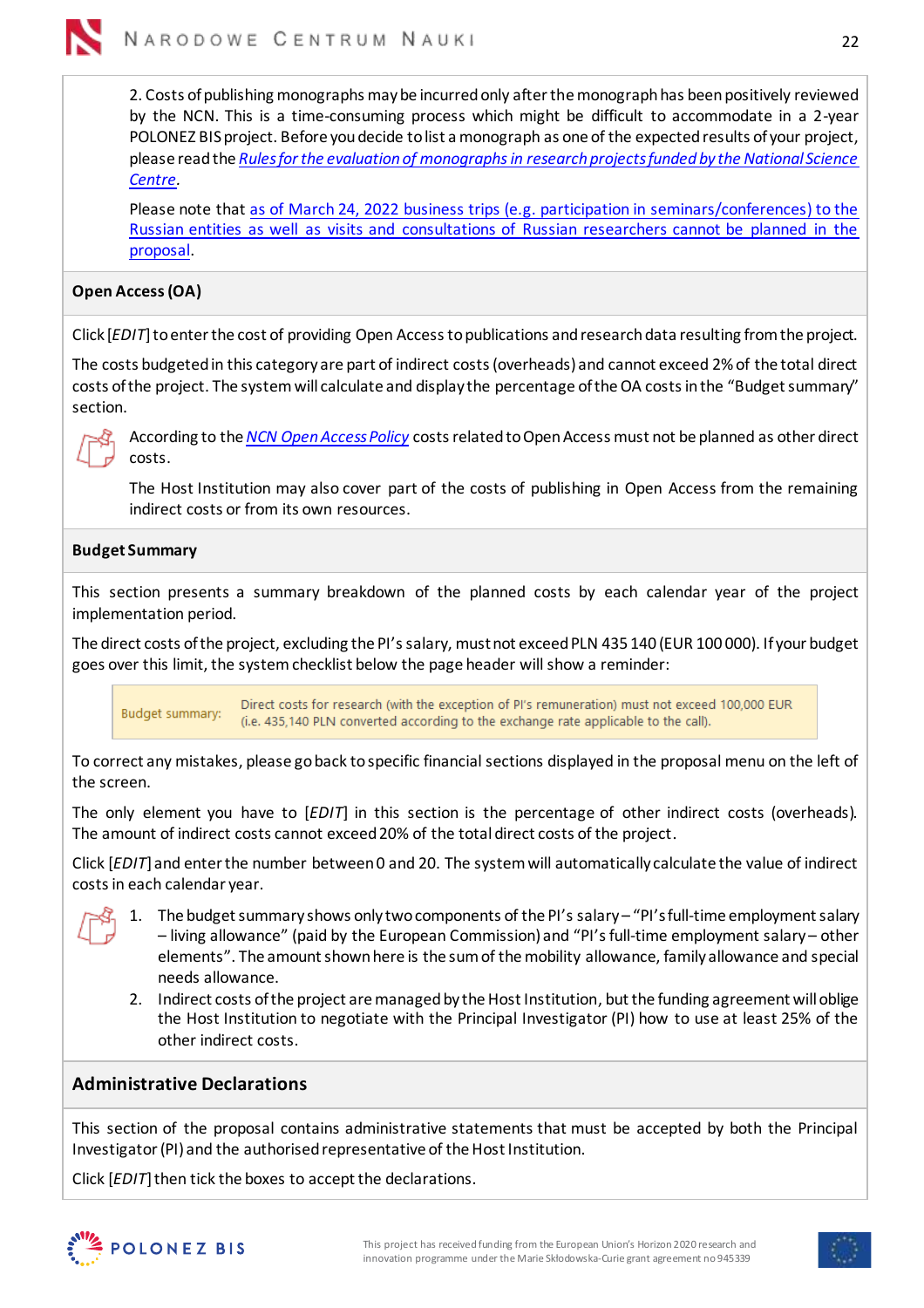

## <span id="page-22-0"></span>**Personal Data Protection**

This section displays information on how the National Science Centre will process the personal data included in the proposal.

If you need more detailed information on personal data processing, please go t[ohttps://www.ncn.gov.pl/en/dane](https://www.ncn.gov.pl/en/dane-osobowe)[osobowe.](https://www.ncn.gov.pl/en/dane-osobowe)

#### <span id="page-22-1"></span>**Experts**

Complete this section if you feel that some people should not be involved in the evaluation of your proposal due to a potential conflict of interest. This information will be visible only to the NCN employees.

Click [*ADD*] to give their names and affiliations (up to 3 people).

Please note that the final decision on the selected reviewers is taken by the NCN.

### <span id="page-22-2"></span>**5. Verify that the proposal form is complete**

As you progress through the proposal, the submission system shows you if the section you are working on is complete and meets all the requirements specified in the call. If any information is missing or wrong, the system displays an error message in the box on top of each section.

 $\triangleright$  At any time you can also check the completeness of the entire proposal. Click the [*Check Completeness*] link in the header and the system will display all sections that still require your attention.

| <b>O</b> Check completeness     |         | Status:<br>NCN.<br>Program<br>Officer:     | under preparation<br>No data<br>09. WARA 1901  | proposer on:<br><b>® Dates and deadlines</b>               | Thew to submit the proposal? |
|---------------------------------|---------|--------------------------------------------|------------------------------------------------|------------------------------------------------------------|------------------------------|
| Registered on:                  |         | Call                                       | POLONEZ BIS (deadline:<br>2022-06-15 16:00:00) | Last modified by the                                       | Entity: No data              |
| ib.<br>Reg. No:<br>Received on: | No data | Edition: 45<br>NCN Review<br>---<br>Panel: | No data                                        | Proposal Title: No Data<br>Principal Investigator: No data |                              |
|                                 |         |                                            |                                                |                                                            |                              |

The system does not verify if:

- the short and detailed descriptions and the Host Institution Capacity Form have been uploaded before the proposal is locked,
- the correct information was given in all the required sections and fields,
- all the required files have been prepared in the required language, signed in an appropriate way and uploaded in the right places.

It is therefore helpful to see the proposal in print. Click [*PRINT PDF*] to see a draft of the proposal at any time.





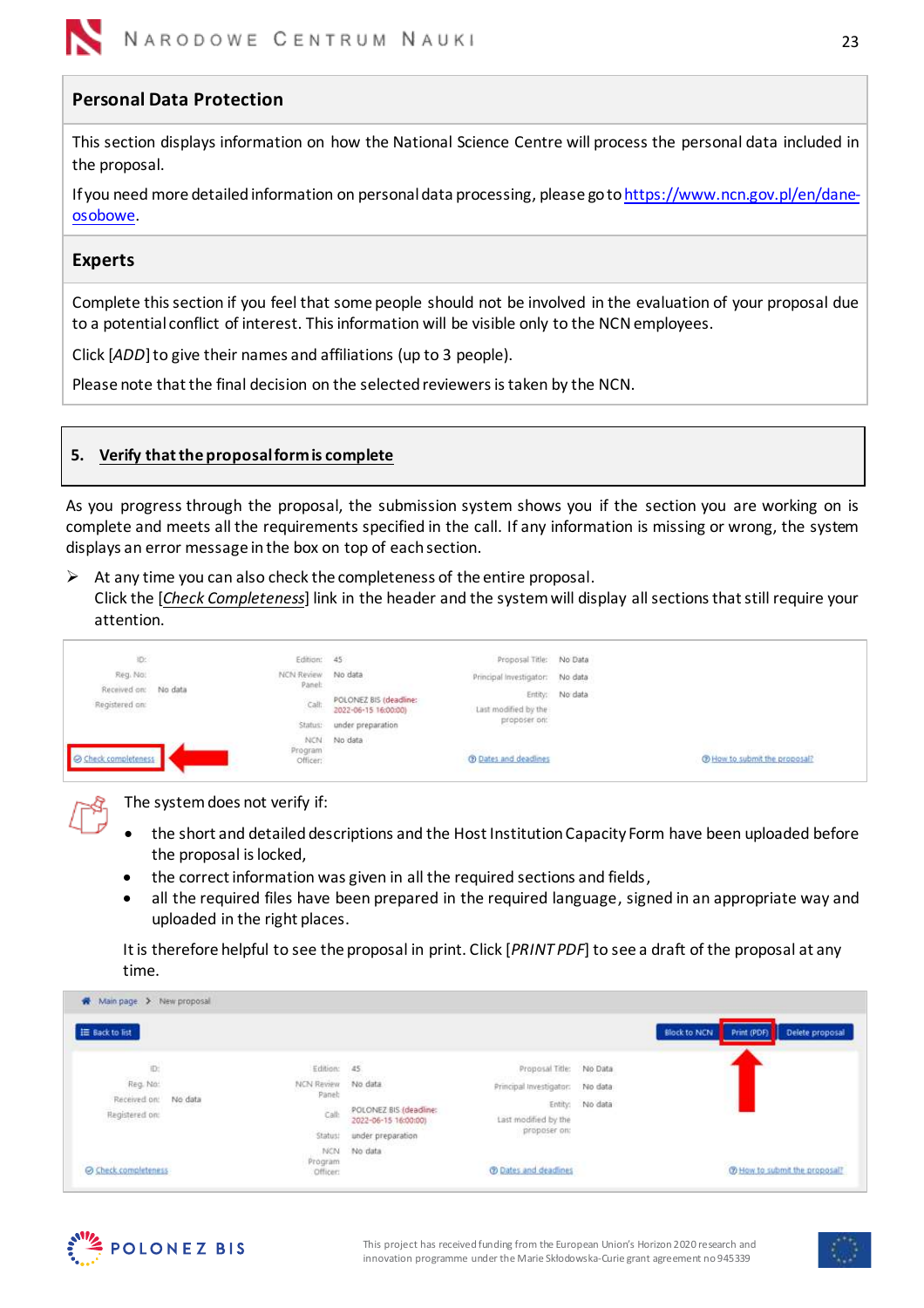

### <span id="page-23-0"></span>**6. Lock the proposal form**

➢ When you have verified that the proposal is complete, click [*Block to NCN*] button located above the information box at the top of the page.

| Main page > New proposal<br>米    |                              |                                                |                                      |                 |                     |             |                               |
|----------------------------------|------------------------------|------------------------------------------------|--------------------------------------|-----------------|---------------------|-------------|-------------------------------|
| E Back to list                   |                              |                                                |                                      |                 | <b>Block to NCN</b> | Print (PDF) | Delete proposal               |
| <b>ID:</b>                       | Edition: 45                  |                                                | Proposal Title: No Data              |                 |                     |             |                               |
| Reg. No:<br>Received on: No data | NCN Review No data<br>Panel: |                                                | Principal investigator: No data      |                 |                     |             |                               |
|                                  |                              | POLONEZ BIS (deadline:<br>2022-06-15 16:00:00) |                                      | Entity: No data |                     |             |                               |
| Registered on:                   | Call:                        |                                                | Last modified by the<br>proposer.on: |                 |                     |             |                               |
|                                  | Status:                      | under preparation                              |                                      |                 |                     |             |                               |
|                                  | <b>NCN</b><br>Program        | No data                                        |                                      |                 |                     |             |                               |
| Check completeness               | Officer:                     |                                                | <b>C</b> Dates and deadlines         |                 |                     |             | @ How to submit the proposal? |

- ➢ After the proposal has been locked, you will not be able to [*EDIT*] the sections, but you will still be able toupload the short and detailed description of the research project and the Host Institution Capacity Form as well as submission confirmations (see below).
- <span id="page-23-1"></span>**7. Download, sign and attach submission confirmation receipts (Electronic submission tab)**
- ➢ After the proposal has been locked, a new *Electronic submission* tab will appear on top of the left-hand side menu and the proposal status in the header will change to "Blocked".
- $\triangleright$  In this section, the system displays two buttons:

<span id="page-23-2"></span>Return to editing Send to NCN

- $\triangleright$  Before sending the proposal to the National Science Centre, download, sign and upload two documents:
	- o Confirmation of submitting the proposal (PI),
	- o Confirmation of submitting the proposal (entity).
- ➢ Both confirmation documents downloaded from the OSF system bear an electronic OPI PIB stamp. The stamp ensures the integrity of data included in the generated document and makes it possible to verify whether a PDF file has been generated by the OSF systemand/or modified after signing.
- ➢ If a confirmation was signed by hand, scan it and upload to the system by clicking the [*ADD file*] button under the heading "Scan of confirmation". Keep the original on file until you receive a funding decision and if the funding decision is positive – until you have signed the funding agreement.
- $\triangleright$  If the PDF was signed with an [electronic signature](#page-7-1) in the PAdES format, upload it to the system by clicking the [*ADD file*] button under the heading "Confirmation with an electronic signature".



The confirmation must refer to the **FINAL** version of the proposal. If you [*Return to editing*] after any file with a confirmation has been attached, such file will be automatically deleted from the proposal and you will have to repeat the whole process again (lock, download, sign, upload).

The Principal Investigator (PI) and the Head of the Host Institution may authorize other people to sign the confirmations on their behalf. If this is the case, the authorization document must be uploaded to the system. A scan of a document signed by hand or with an electronic signature is acceptable.